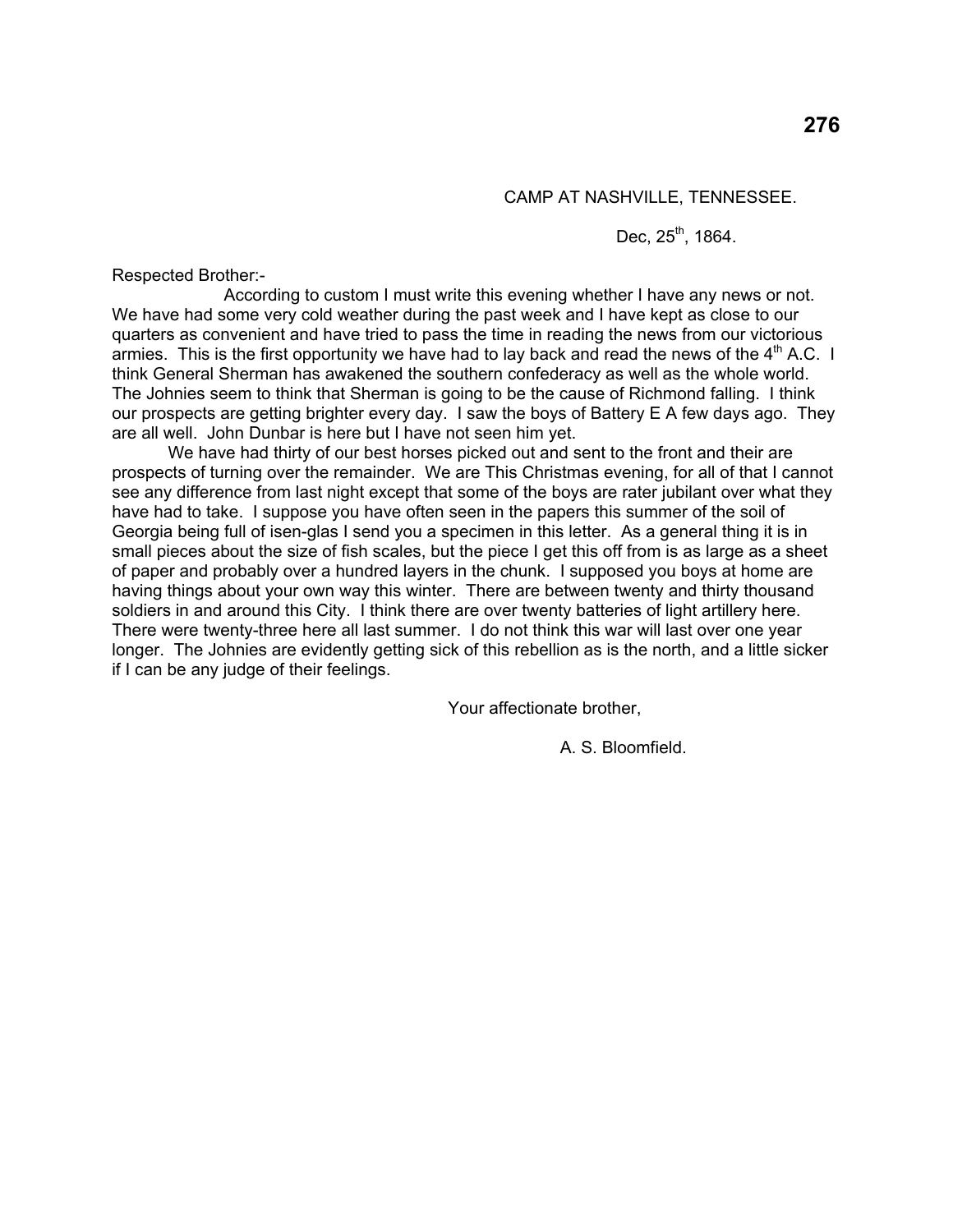### NASHVILLE,TENNESSEE,

Respected Sister:-

Jan.  $1^{st}$ - 1865

 I received your welcome missive a few days ago and was glad to he r from you gain. this week is a week that most of the people have their jollification, but here it is quite different. Sundays wee, days, Christmases and New years and  $4<sup>th</sup>$  of Julys are all the same. No Hollidays for a soldier.

 I think I wrote some o you how I spent Christmas. Now you may want to know how we are going to put in the first day of this year., Our officers have treated the battery to Something to drink. All feel very jubilant, xxxx more from the kindness and the good disposition of our officers than from what we have been drinking. We got nothing stronger than beer. Every thg is quiet around the City today, and really does ;put one in mind of a lonely Sunday at home. We had inspection at half past nine. This is the usual Sunday ceremony in the army, especially in artillery. Some regiments have chaplains that preach once in a while. I hear that you have good sleighing in Ohio and I suppose sleighing is the main topic of the day. Day before yesterday it blew up cold here and snowed about three inches. It has been quite cold here since. It put me in mind of last New Years day only the cold is not so sever. Today is as pleasant a day as I ever saw and prospects of more like it. I suppose it is a query in your mind how soldiers put in their time in camp. We only have to get up wood, take care of thirty horses and onxx guard one day out of a week, so every one is idle at least two thirds of the time. We get plenty of candles and have all the light we want. I have put in most of my time reading since I have been here. I have read the history of the United States, lives of the presidents and vice presidents and I am now reading a large book on the evils of slavery. I cannot enumerate the novels, etc etc. besides not less than two daily papers each day. Other play card s checkers dice, chess dominoes, etc. etc. but I am glad to say there is not half the card playing now that there was a year or so ago. It makes a great difference where an army is as to the amount of card playing. Soldiers will always fine something to do and when they are where papers and books cannot be got then is when the cards have to suffer.

 I cannot say that the health of the battery is as good as it was. I have just got over the worst cold that I have had since I was at home last winter.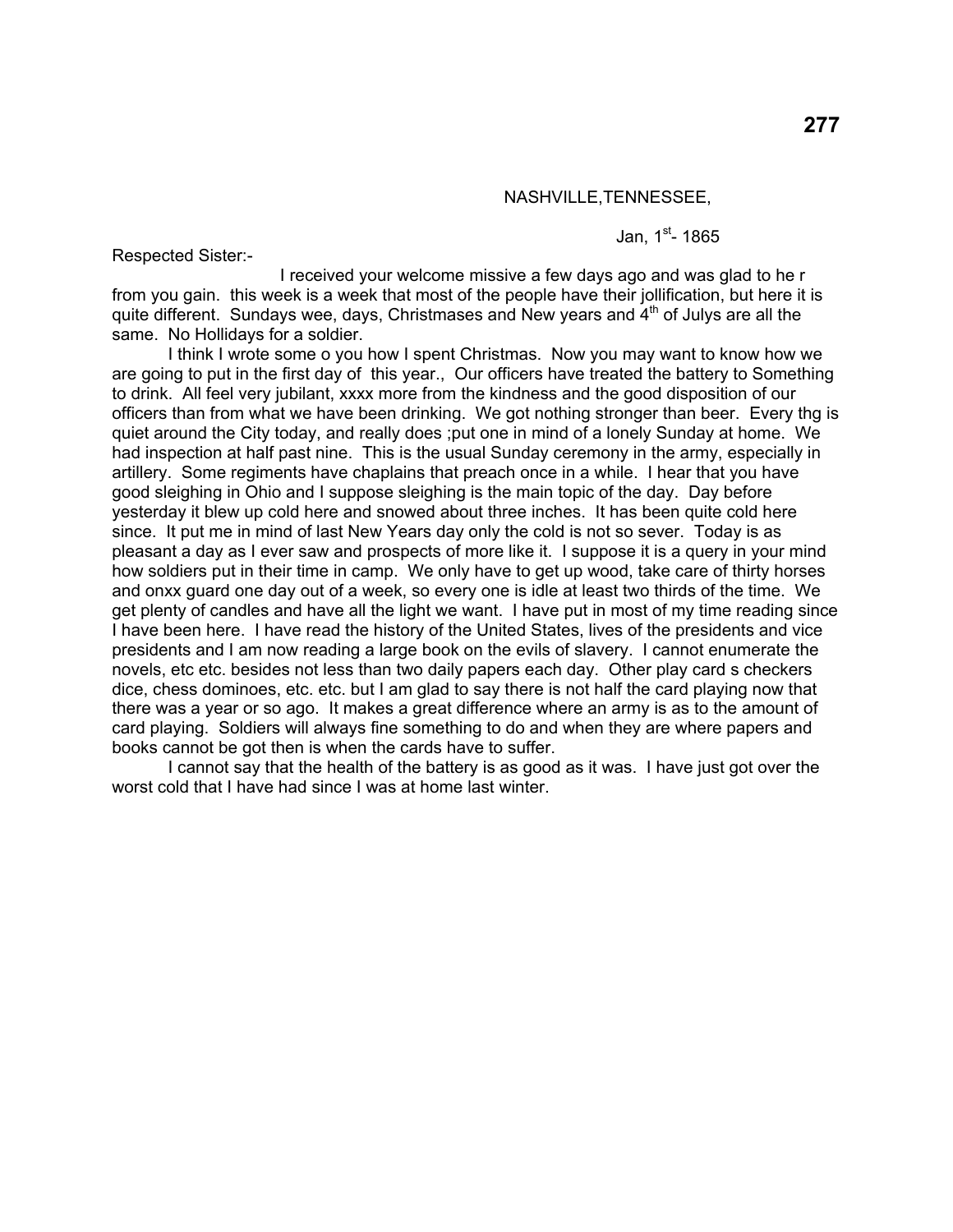Every thing is quiet here and we get no xnews but what is encouraging to one that has two years to serve. I see old Abe wants three hundred thousand more. and I suppose they are to be had. I am going to send home another diary that I have just filled. Please take care of it. there is nothing here to excite one to write. It is quite different to being at the front..

With my respects, I am,

Your brother,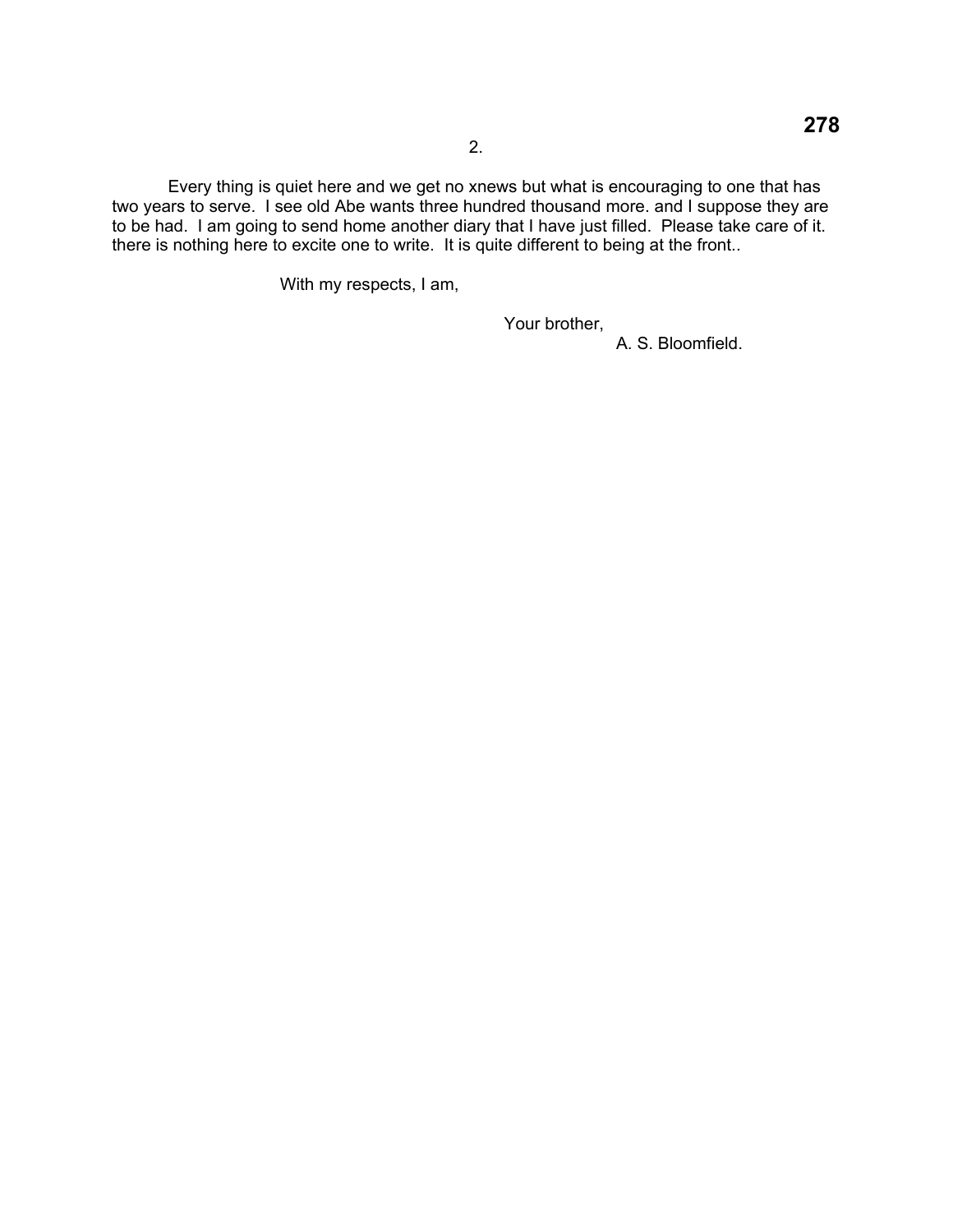Respected Father:-

I seat myself today to answer your welcome letter of December 26<sup>th</sup>. and to manifest my pleasure at receiving the box. Not only, you but the whole family and every one that had a hand in it. I received the letter with the receipt over a week ago, but the box did not come until the day before yesterday. It was delayed at Louisville on account of the rail road being cut. I received it yesterday., Every thing was in good order. Not a mouthful spoiled. I only wish you could have been here to have seen our feast. I want you to understand that I divided with my messmates and called in my outside friends to the number of 16. many were th words that are spoken in thanks to you and rest of the family. Some even went to the Sutlers and took a glass of beer as a token of respect. Others more temperate smoked a cigar. All very useless habits but frequently indulged in by soldiers. After all had had a meal I found plenty left to last me for a number of days. In the shanty I stay in are ten Randolph boys, two Cleveland boys and one from Carma. Today that frosted cake was carved into sixteen pieces and passed around the jolly circle. I feel that it did me more good to see others eat it and have them mention your names than it would have been for me to have eaten it all myself. I have opened two cans of applied butter and one of wild grapes. There was another box received by three of the Randolph boys at the same time mine was. Nearly every one of our boys have boxes on the road. Some are however, so unfortunate as to have no one to send them such articles. The boxes received yesterday were the first that came to this battery since we halted here.

 Tell Betsey Biles that I am much obliged to her for what she sent. Just now something comes into my mind that I have heard. It was that Fred Biles is a copperhead and that his wife is a Union woman. It is so? Uncle Sam provides us with plenty of clothing, yet those socks are very cheerfully received. They are better than the government furnishes. Madison, Charley and Dave are looking of their box nearly every day.

 You spoke in your last letter as if you would like to come down here, or would if you could get the time. There are but things that would give me as much pleasure as it would to bee you here. I think I know something about how a citizen feels when he goes amongst soldiers, or has to travel in a country ruled by military officers. It is very embarrassing for one to be halted at the corner of every street, or wherever there chances to be guards and e compelled to show a pass.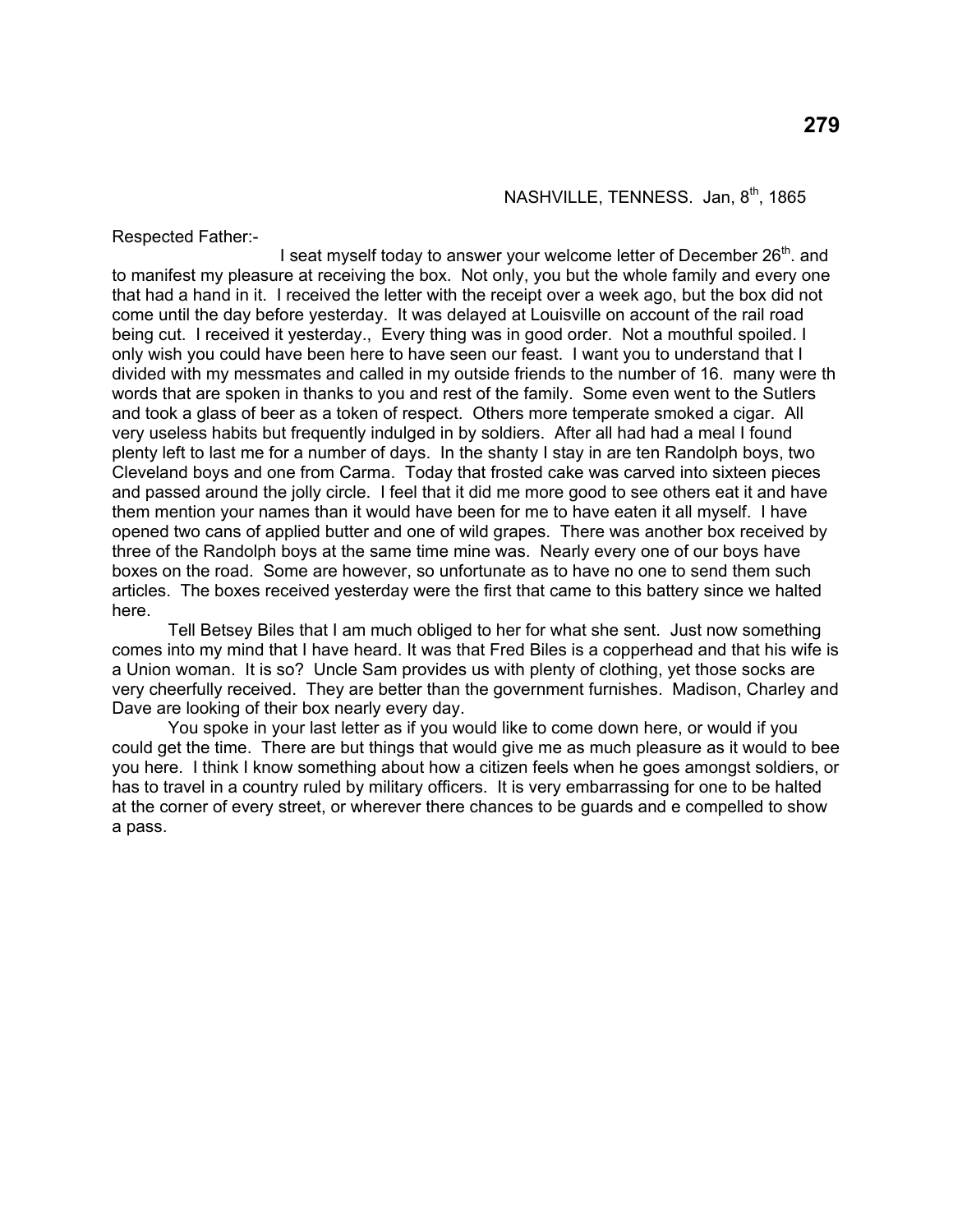The first thing he will see when he goes to get onto the cars, or onto a boat, is a guard at the door with a bayonet on to investigate your case and see if you are traveling lawfully. I do not have the lease doubt that you could get a pass to the City. I think they are allowed to come here without a pass but have to get one to get north. I suppose you heard long ago of Jonathan Yarion's misfortune. I was over to the hospital a few days ago. He was up walking around on his crutches. I do not think I ever saw one get along as fast as he has. He is as cheerful as I ever saw a soldier. You can tell his folks they need not feel concerned s to this safety. he says he is going to Louisville in a few days.

 You speak of the draft and from what you say of the xxxxxx loyal portion of our town I think it accords with the sentiments of the army. I have no doubt but that you will have to pay high bounties to get the township clear, yet there is another way to clear the bounties that Randolph has not tried yet. That is , for the mean to go that are drafted. I heard that bill Bates had to pay \$800.00 for a substitute. I am in hopes that this draft will hit him, and then what will poor Will do? I suppose that he will just flatten out. Now a long time ago I sent you an order to draw my bounty of J. Kendrick. I heard you received the order but not that you ever got the money. Now if you have got it let me know and If y have not received it I will go about it in a way that will bring it. You seem to be highly pleased with the late news. and still it continues to come Every mail and morning paper makes it more assured that we are on the right side and that the enemy x is getting more discouraged each day. Did you see what Senator Foote said in the rebel congress when he resigned? We are having very mild winter weather at present. I have the best of health but I cannot say that the battery is as health as it was.

With these lines I will close.

From your son,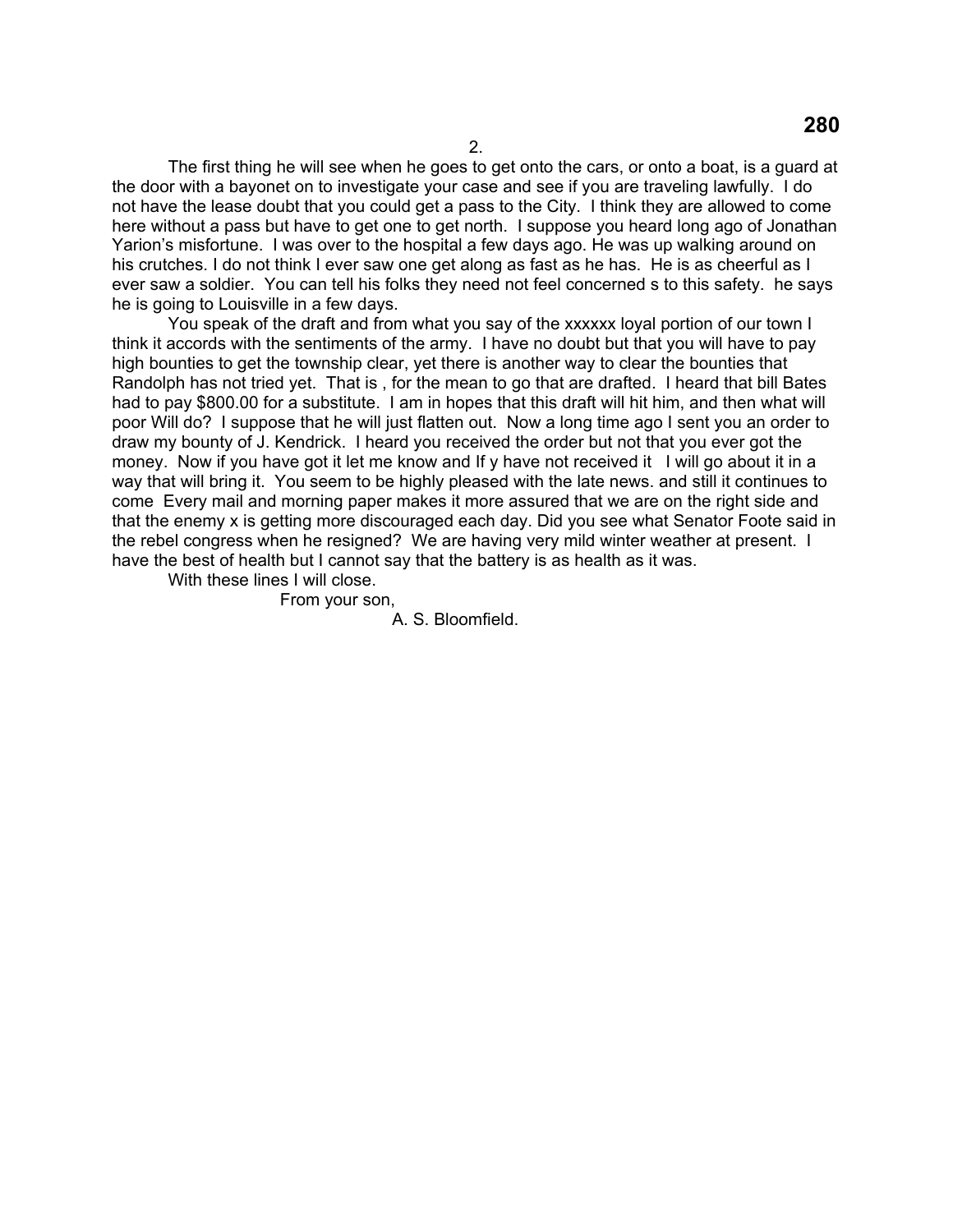# CAMP AT NASHVILLE, TENNESSEE.

# Jan,  $15^{th}$ , 1865.

Respected Brother:-

 It has been some time since I heard from you so I am going to write to you. there has nothing transpired a this place ;worthy of note, expect the order that has just been sent around to all of the batteries in this place except three. It is to turn over every thing and draw muskets. There are twenty seven batteries here, only three are going to be kept up for field service. The remainder are to do guard duty around the City. Yesterday our battery received orders to turn over every thing and report t Gallatin, where the 13<sup>th</sup> Ind. battery would turn over every thing to us. I suppose we will go some time this week. It is probable that we il have to take muskets also.

 The battery that is there has been there for two years. I believe we will serve out our time there. We have had a very pleasant time here . Or tent has had four or five boxes of provisions within the last week, and you may believe we set a good table now. But provisions is not all we have. One of our boys received a violin. He is a better violinist than Bradfield ever was. He is the sargeant of the detachment I am in, so we have plenty of music. Some of the boys are trying to get up a brass band. Some of them have their instruments and we have nearly enough that have been members of bands before. Night before last Battery E String band serenaded our battery. Last night I was down to the old theatre to hear the Seen sistes It was the most beautiful scenery that I have ever beheld, and if any one wants to spend money for any thing of that kind the theatre is the place one can see more language in gestures and scenery than may can make with their tongues. I would see more to see a good piece performed on the stage than go to a dozen circus shows.

Well if this is not one h—I of a place to write in. they are playing the fiddle and about a dozen big loafers are dancing, singing etc. well I believe I could write in the center of a bar room row if they left the table right side up.

 Well I will be darned if this old fiddle don't make one almost sick to hear those old fashioned tunes played. One of our lieutenants have just come in and the boys have gotten him to sing a dutch son. I have hard some very good news from the north which caused much rejoicing in our battery. IN fact all of Abraham's posts are rejoicing over the news.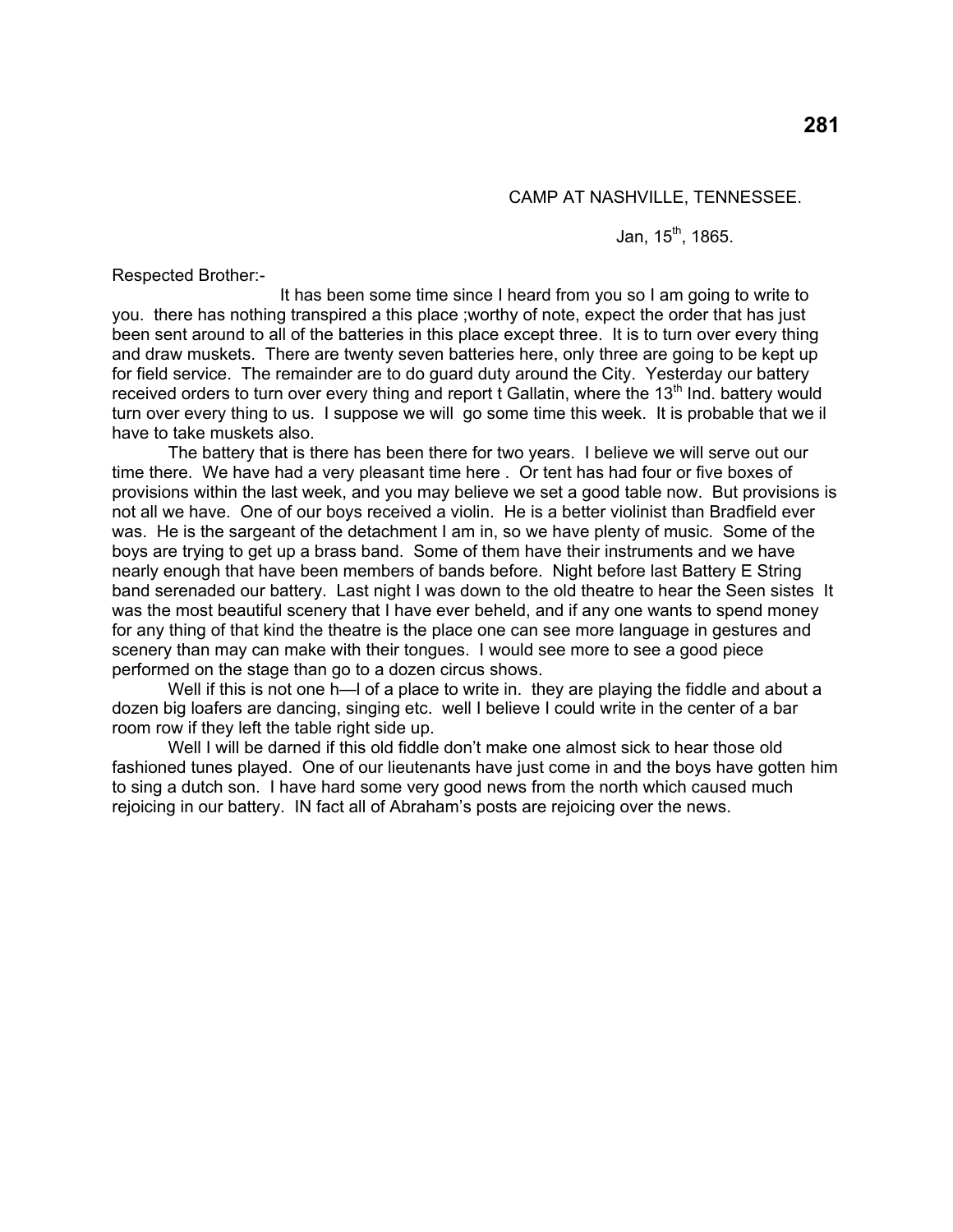I suppose you could not guess what it is so I will tell you. First is the call for thee hundred thousand more men. Second, the fair prospects of a speedy and honorable termination of the war.

Third that Bill Bates had to come up to the scratch.

 I shall wait until the mail comes in and see if I do not get a letter from some one at home  $------$ -did not get the letter. The last I received from home was mailed the 27<sup>th</sup>. of last month. Now, you want to recollect and not put the 4<sup>th</sup>. A C on the letters. The battery received about a half a bushel of mail today that had been down to the  $4<sup>th</sup>$  a.C.

 This is a beautiful day. We have had some of as nice weather here as you ever saw in Ohio in April I heard some news the other day to the effect that Fanny Cooper and Em Harper had joined Church. Well I do not know but the old saying is true. "We all wear cloaks; some wear one kind and some another" The more variety the less perfection it needs" It has been over one year since I started home from Strawberry Plains. There is a vast difference in affairs now to what they were at that time. My sincere opinion is that his rebellion is not going to last long enough to make years though we may serve our time out.

Your affectionate brother,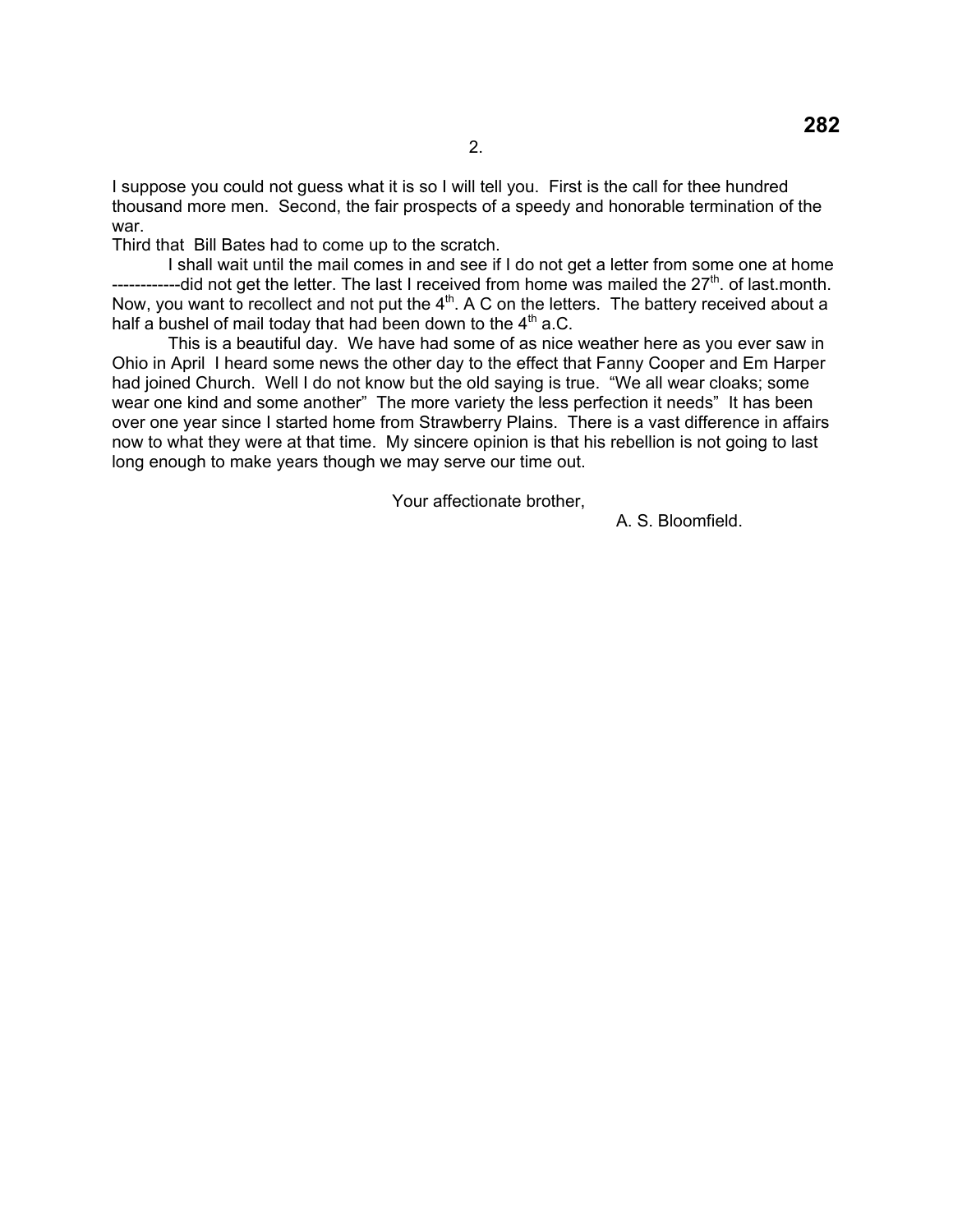### IN CAMP AT GALLITON, TENNESSEE.

# Jan,  $22^{nd}$ - 1865.

Respected Sister:-

 I take this occasion to answer your letter whish I received a few days before we left Nashville. We left there last Friday. The battery we relieved will not go away until tomorrow when we take possession of their quarters. The quarters are very good but not as good as the ones we left at Nashville. We are quartered in some cars at present. Our battery is to be reorganized again into a six gun battery. There is a beautiful star fort here about a quarter of a mile from town. The place is about the size of Ravenna with some very good public buildings. The ravages of war have not been left here as in other parts of the sate. The town is full of cits. and every thing looks prosperous. I think we are twenty six miles from Nashville. There is one regiment of infantry here. The  $11<sup>th</sup>$ . Minn.; also some colored troops. and a regiment of cavalry. The 23 $^{rd}$  A C are passing through here on their way to reinforce Gen. Grant. We long ago got the news of the fall of Fort Fisher for which the guns of Nashville fired a salute. I suppose from what you said you are having a jolly time during the good sleighing. I heard the take about the big meeting at Limaville.

 We are having some very unpleasant weather. Plenty of rain and mud for the last few days. Some of the boys have gone up town to a meeting of the old battery. They have been here for twenty five months. I believe six or eight of them have been married here. they have advance nearly every week and they hay they have run out the cits. You may believe they hate to go to the front after staying here so long. I do not see how I can find news for any thing to put in a letter if I continue to write once a week. No more at present.

From your brother,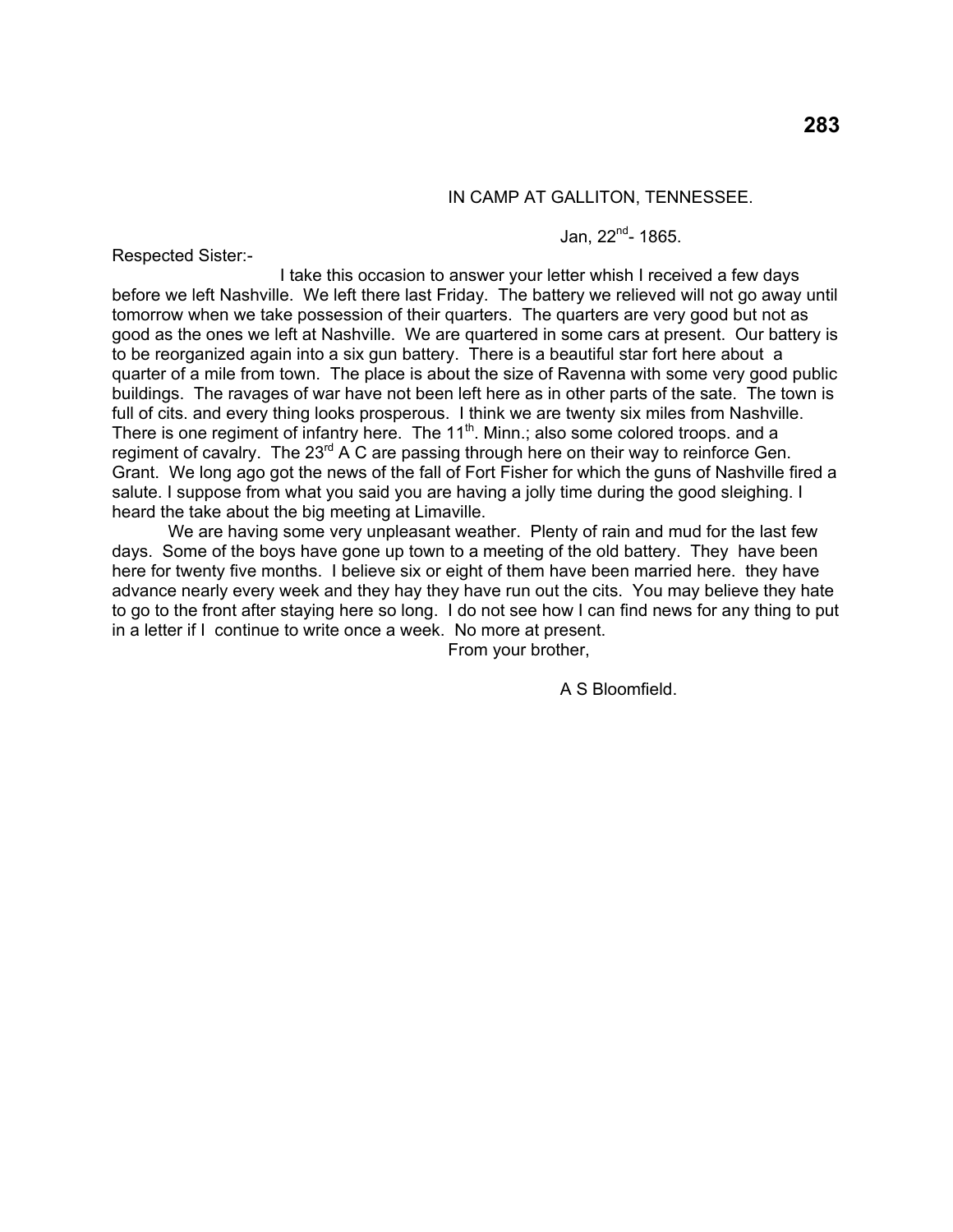# IN CAMP AT GALLITON, TENNESSEE

### Jan,  $29^{th}$ , 1885

Respected Brother:-

 According to a long a practice I write to day not that I have any news to transfer to you. We have gotten arranged in our new home. Not as comfortable as the quarters we left at Nashville, though they are far supperior to pup tents. We have two long buildings for the battery. Each shanty is divided into three rooms so that each detachment is quartered togethered. We are divided into six detachments again. Our rooms are twenty by thirty fee and are to contain from twenty to twenty six men. Our quarters are outside of the fort and within ten paces of the railroad. The fort is a very good structure and is in the shape of a six pointed star. there is a gun in each point. It is all sodded over and will look green when summer comes. From the bottom of the ditch to the top of the parapet is fifteen feet. There is a good magazine and two cisterns. Each gun has three port holes.

It has been erected nearly two years as long as we stay here all we will have to do will be to put on style and have inspections. We have just had one week of very cold weather. As cold as any that we have had this winter, but there is some appearance of it moderating.

 I cannot say that the earth of the battery is as good as here to fore though no one is seriously ill. Last evening H Ward arrived here from Randolph. He is a brother to J. Ward of our battery.

 I have no news from General Thomas' command but take it all in all the news in the papers is decidedly good and no doubt will strengthen the nerves of those that are to be numbered in the next three hundred thousand. The greater portion of our battery have gone to meeting. We almost imagine ourselves out f the army. There is little propsects of our being paid off any ways soon, and I am out of money. I want you to get five dollars from father and sent it to me in the next letter that leaves home. I cannot get the time into any advantage without money. We take the Cincinnati commercial daily and I think it is the paper for the soldier to take. It is the best paper in our country on all subjects of importance. We get the Portage Co. papers very frequently so you see we are nearly as well posted on home subjects was we would be out of the service. We have not receive our mail very regular f the past week. I guess we will get it regulate din a few days.

From your brother, A. S. Bloomfield.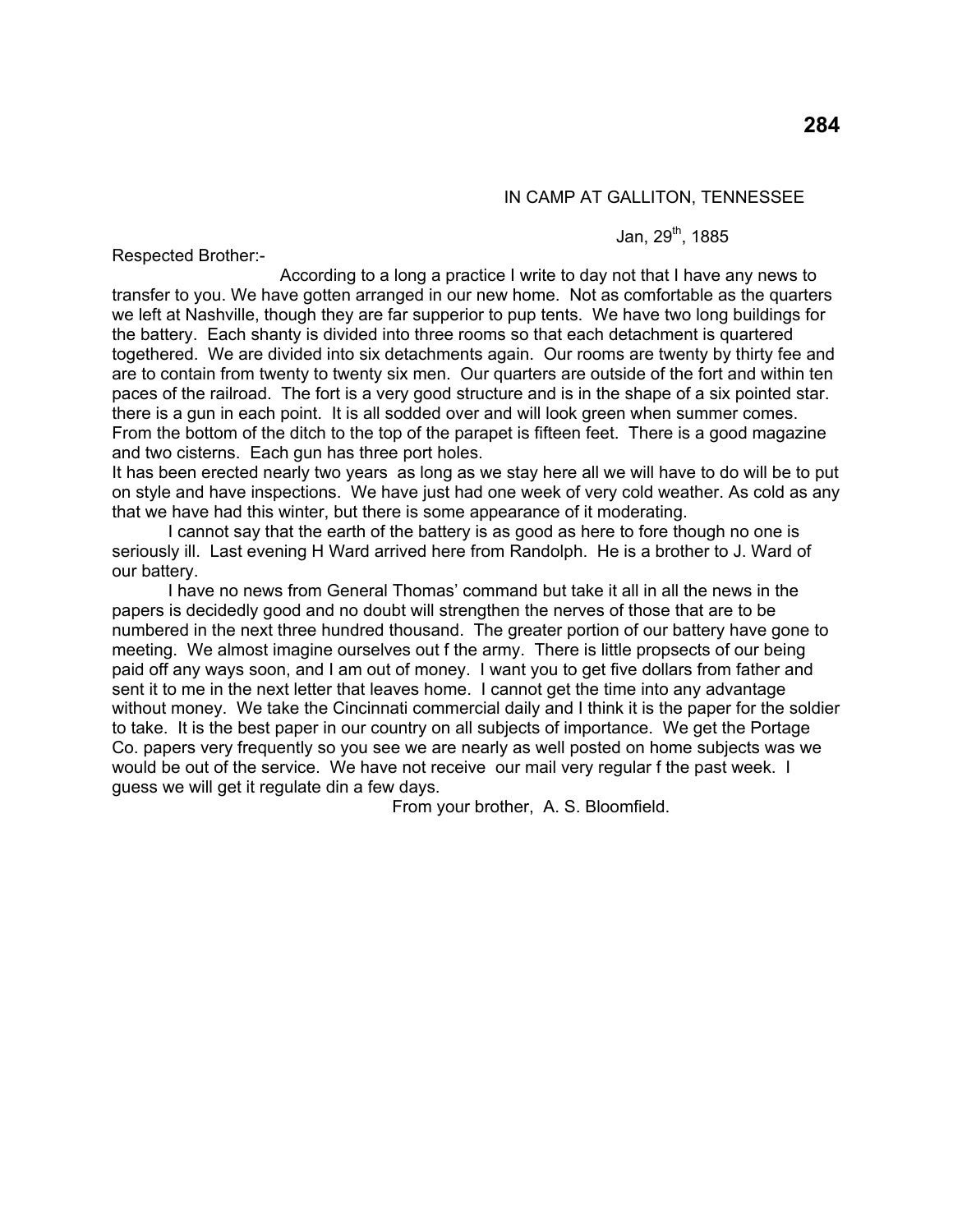## IN CAMP AT GALLITON, TENNESSEE.

# Feb,  $5^{th}$ , 1865

Dear Mother:-

 I received your welcome letter a few days ago and as was very glad to receive one written by your own hand. Today finds we enjoying good health. There are but very fet sickat present and they are now dangerously ill. Since I wrote last Sunday one of our number had died. He was a german by the name of Cariger, and lived west of New Baltimore. HE worded at the carpentar trade with Fred Nigh. He was out for one year. He was only sick a few days and died from congestion of the lungs. I wish I could spend part of my lazy hours visiting with you and Uncle William. Every letter from Ohio brings the news that there is as good sleighing as ever was seen. I know it will take a war far more gigantic from this to keep the people from enjoying it. You poke about receiving a book that I had sent father. I suppose it was the history of the  $2^{nd}$ . Division. I am glad to xx hear that Fred A Bowe is all right on the question of the day. I would be very much pleased to send you some of my photographs but there is no gallery in this town yet. I think someone will set up a shop here soon and then I will get some taken. You say Gertie is taking music lessons. It she learning to play any tunes?

 Mother, wasn't it one year ago today that I arrived home on Furlough? I think so. Is it to be two years ere I can take the same journey again? I think not. I cannot believe the war will last two years longer though I may have to serve my time out. The papers are full of peach but what does that amount to. there is ten items the excitement in the north and amongst the literary part of the community who never saw an army as there is amongst the soldiers. I don't expect peace until we have captured the last gun boat and have completely routed the Richmond army, the largest and most powerful force they ever had collected in one body. Yet I do think things look very cheering to the soldiers and if Grant and Sherman do not meet with any reverses the war is certainly fast coming to a close. Father was talking some of coming down here. I should be very glad to see him. Without doubt the trip will pay him just to see the country. I think I can get a pass to go with him to Nashville which is only 26 miles from here. there is but little said here about the draft. Every one supposes it will go off on the  $15<sup>th</sup>$ . Well Mother I cannot think of any more at present worth mentioning. If hope these lines will find you all wel and enjoying yourselves. You affectionate son, A S Bloomfield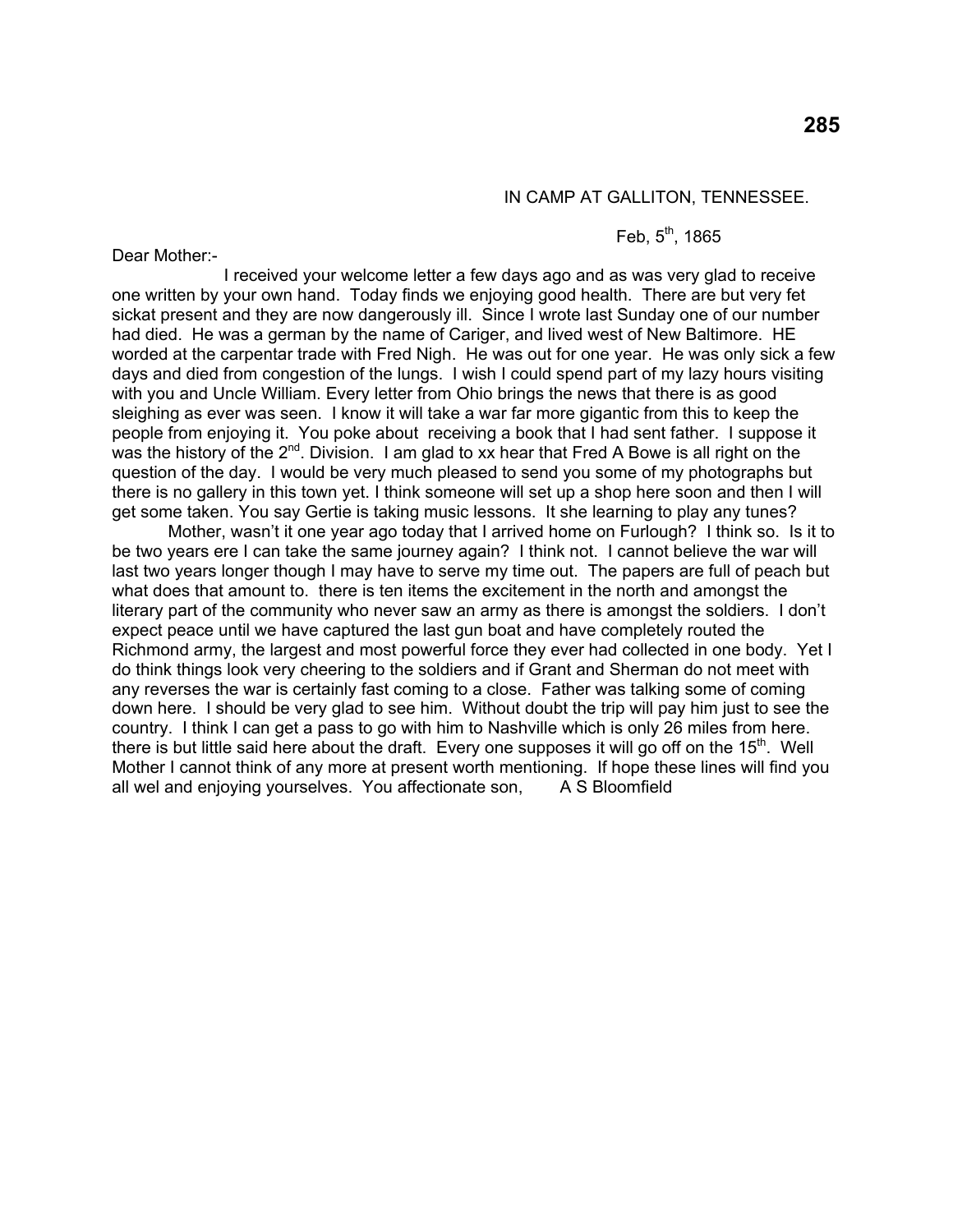### GALLATIN, TENNESSEE,

# Feb,  $13^{th}$ , 1865

Respected Brother:-

Yours of the  $5<sup>th</sup>$ . came to hand today. Although I had heard of the greater portion of the news you wrote some days ago yet I could read it with great interest. I am some surprised to hear of John Britton's enlistment. You did not say where he was going, whether in the Randolph company or in some other one. I am glad that hey have gotten some of the high bloods of our town, even if they are going with the intention of being officers of some rank. I heard that Bill France thought he ought to have a lieutenenacy. I think perhaps we have some men of three of four years experience that know about as much about military matters as he. You spoke about our battery being reorganized. So it is, yet we are not allowed any more men. We were made a for gun battery for a seer campaign The great difficulty in artillery is to get amunition and men to use it. The number of guns don't have so much to do in winning a battle as does the well service of those that are used. You spoke something about enlisting. I will always advise you not to enlist in infantry. I should rather serve in artillery without a cent of pay or bounty than to go into the infantry with the largest of bounties. I suppose our town is cleared of the draft for this call, so my advice to you is the town is cleared of draft and it may be the last call. If another one is ordered you may get a chance to enlist in some battery.

 I am obliged for that V. We are having very pleasant winter weather. this has been a very steady cold winter but not extremely cold at any time. The most of the boys have been troubled with colds but they are getting over them now.

I hear of a great man of the  $23^{rd}$  A C boys being at home. I am in hopes they may have a good time for they are going to see some rough service in North Carolina or some where else pretty soon. I think in a few months more the Johnies will change their tunes. We have got the particulars of the Hatchers Run fight.

 Every thing is quiet at this point. there are some guerillas committing some depredations around here.

 This letter of yours was the first that I had heard from home since the twenty- second of last month. I shals close with what I have said hoping that I may have more news next time. don't forget that yours is always welcome.

Your brother,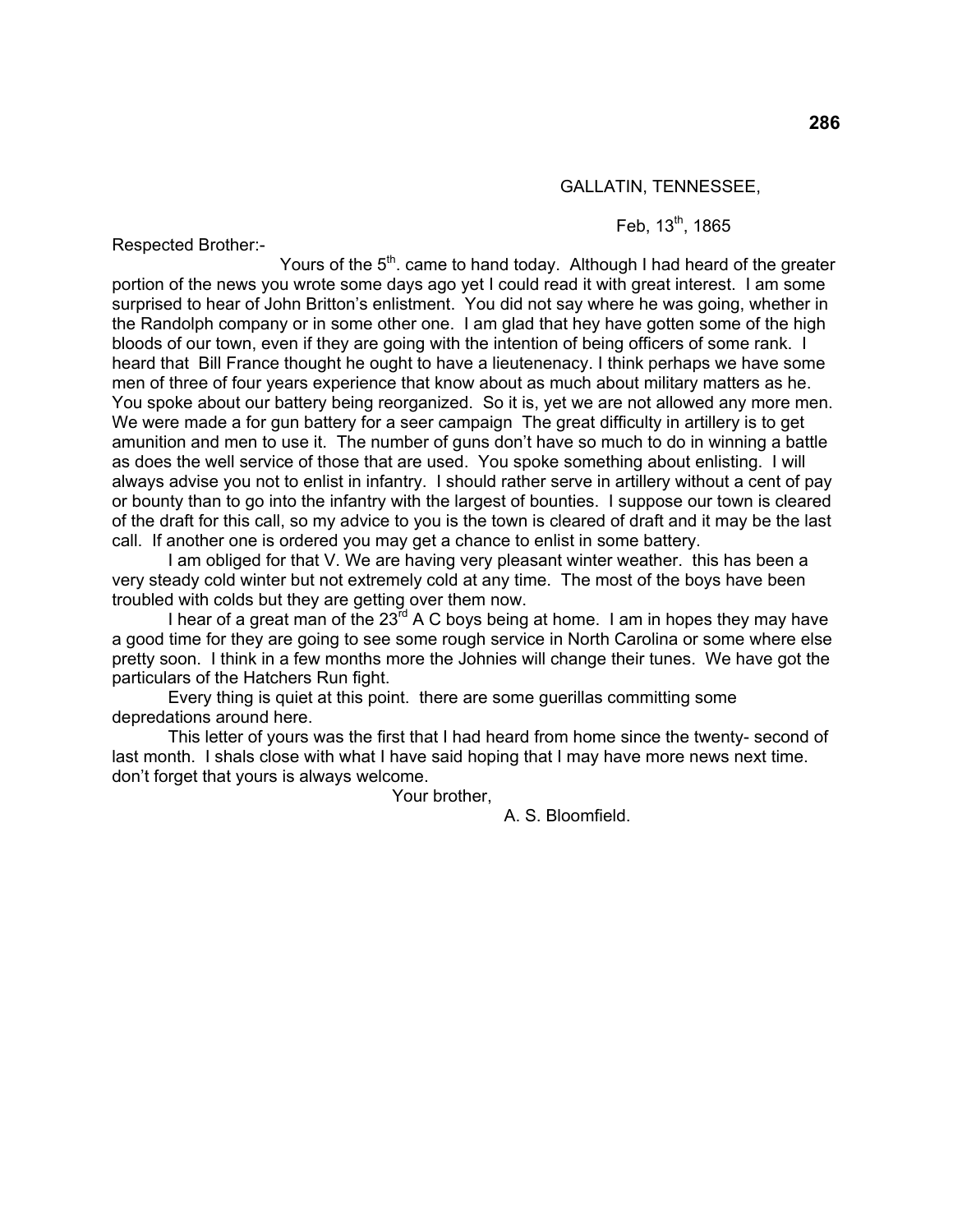#### GALLATIN, TENNESSEE, Feb, 26- 1865.

Dear Sister:-

I received your welcome letter of the  $14<sup>th</sup>$ . a few days ago. I am enjoying good health, but here are some of the boys unwell. Jerry Ward and C Lamphrey are at the hospital but are not considered dangerous. xxx We are having very pleasant weather for the past week. Had two heavy thunder b showers lately. We had inspection today, it being our Sunday exercise for the Sabbath in the army. Every thing is quiet at this point. Yesterday an extra train went north carrying vice President Andrew Johnson and escort on their way to Washington D C. There has been a great many troops going to the front during the past week. I understand that there is a new A C being formed at Nashville. We have been looking for Perkins and Company for the pas two days. Did you have any thing going on there on the  $22^{nd}$ ? We gave it a double celebration,firing thirty five guns in honor of the fall of Charleston.

 You may think we did not have a good time. If so you are mistaken. We had a big dance in our shanty. We have a very goodo orchestra, consisting of two violins, a fat fiddle and two brass horns, and if I ever told the truth I do now, that soldiers have lots of fun, if women are scarce. Our detachment and no.3 can more than take the lead in dancing. The boys are all very cheerful over the prospects of the speedy over throw of the confederacy. What did I tell some of you last Summer about this army. I mean the army of the west? It was that I believed that General Sherman would take Richmond some day and better than all he is going to do it with the western army. I fee confident our army will occupy it before thirty days. Yet General Sherman's army may never see Richmond. They are they army that are going to cause the evacuation. I think by next winger I shall be at home. If not, some of the boys will be discharge anyhow. I hear you have had good times sleighing this winter. You told me who Gert's fellow was now who is Thomas's fellow? You spoke about were we were one year from the night you wrote. Now, do you remember where we were one year ago tonight? I do. We were at Baltimore. Mother said she heard some one had got some of my photographs and that she wanted more to give away. Now I want you to remember they are not worth one in return and are not worth presenting to any one. I expect to get some taken. I cannot entertain you any longer at present. With my love to all I remain, The Most Your brother,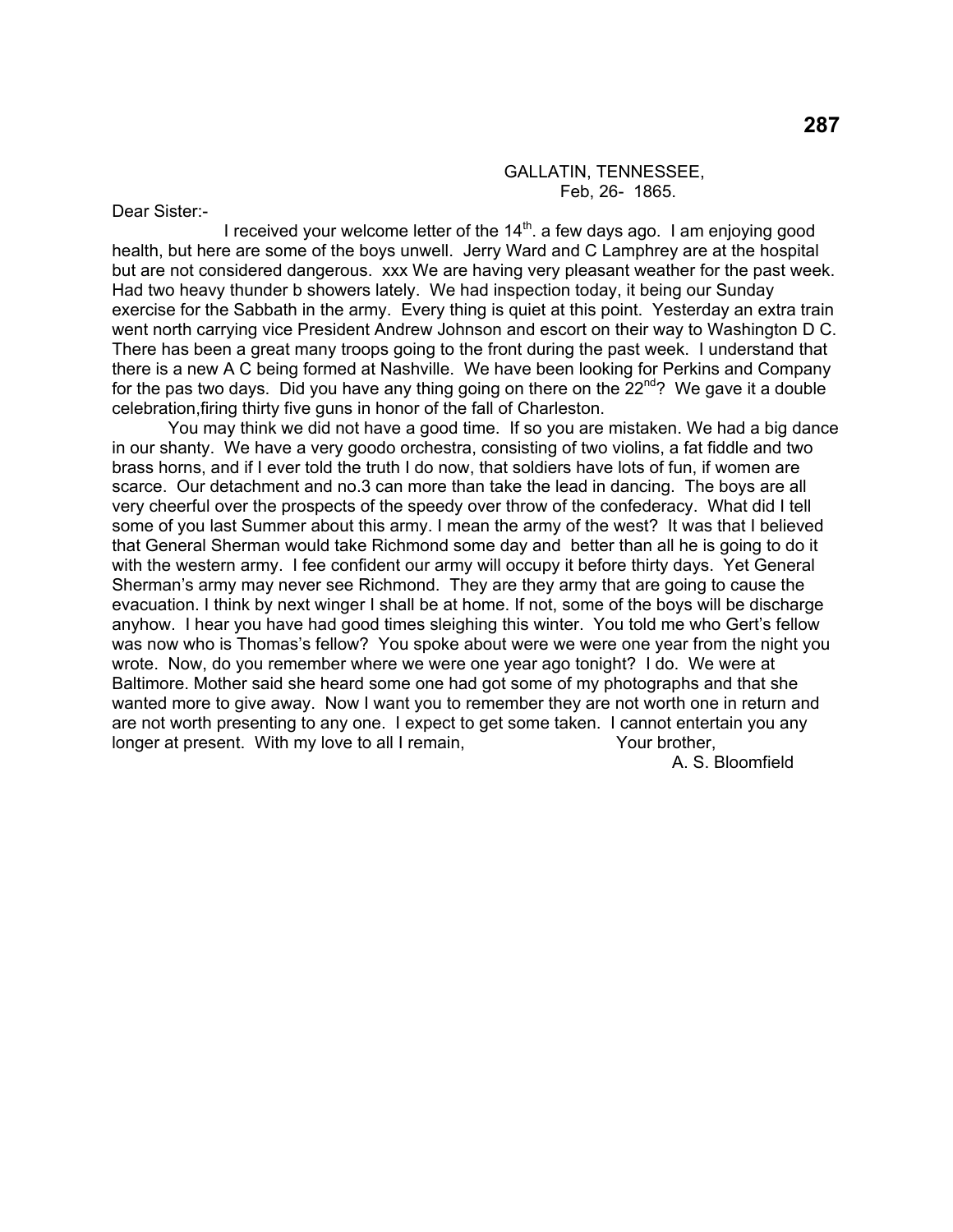#### CAMP AT GALLITON, TENNESSEE.

# March,  $5<sup>th</sup>$ , 1865

Respected Father:-

 I received your welcome letter a few days ago and was again reminded of home and parents. I have the best of health at present. Coughs and colds are disappearing amongst the boys. I presume your snow has is appeared for we have just had tenor fifteen days of warm weather. A very heavy rain commenced to fall Thursday evening and continued for over fifty hours without cessation for a minute. Part of the time it came down in torrents, accompanies with thunder and lightening. There is some fear that it may have been general over the U S and may interfere with Gen. Sherman's movements in the Carolina's. The Cumberland river was extremely high.

 You say that from reports, or rather from what Brad Britton said, that Johnfelt very bad because he could not go as substitute. I think he must have reformed if he feels such a great interest in the well fare of his country, or as you say it is tight papers with him. I think they must have been very tight if that could have any effect on his feelings. I should think it as the latter that prompted him to go into the service more than his patriotism. I should have liked very much to have been at home and spent some of my time with Uncle William. Maybe I cherish his name and loyalty too much but he is the only one living of my name that I can respect as Uncle. Ever since we have been here I have paid strict attention to the army news. We get nearly every number of the Cincinnati commercial, Louisville Journal and Democrat, Nashville Union & Press, Cleveland Tri-weekly & Herald and the Portage and Stark county papers. So I am pretty well posted on army news as well as on country affairs. Yesterday was the day that Old Abe was to be sworn in for four years more. I wonder if his soldiers vets standing to his back did not have something todo with his going in for four years more. There was a salute fired at Nashville ad and this little place showed their warm feelings by illuminating the town. They have established law here and are holding court. It begins to look a little like a free country.

 There is going to be a general bustification in the confederacy very soon. I speak as though defeat to our army was impossible. Yes, I do think a total defeat impossible, yet they may throw their whole force on some part of our lines and defeat the portion or our army, yet I trust if they do that the apa that has not received any injury will embrace the opportunity to harrass their broker columns for such they will be after defeating Sherman or Grant.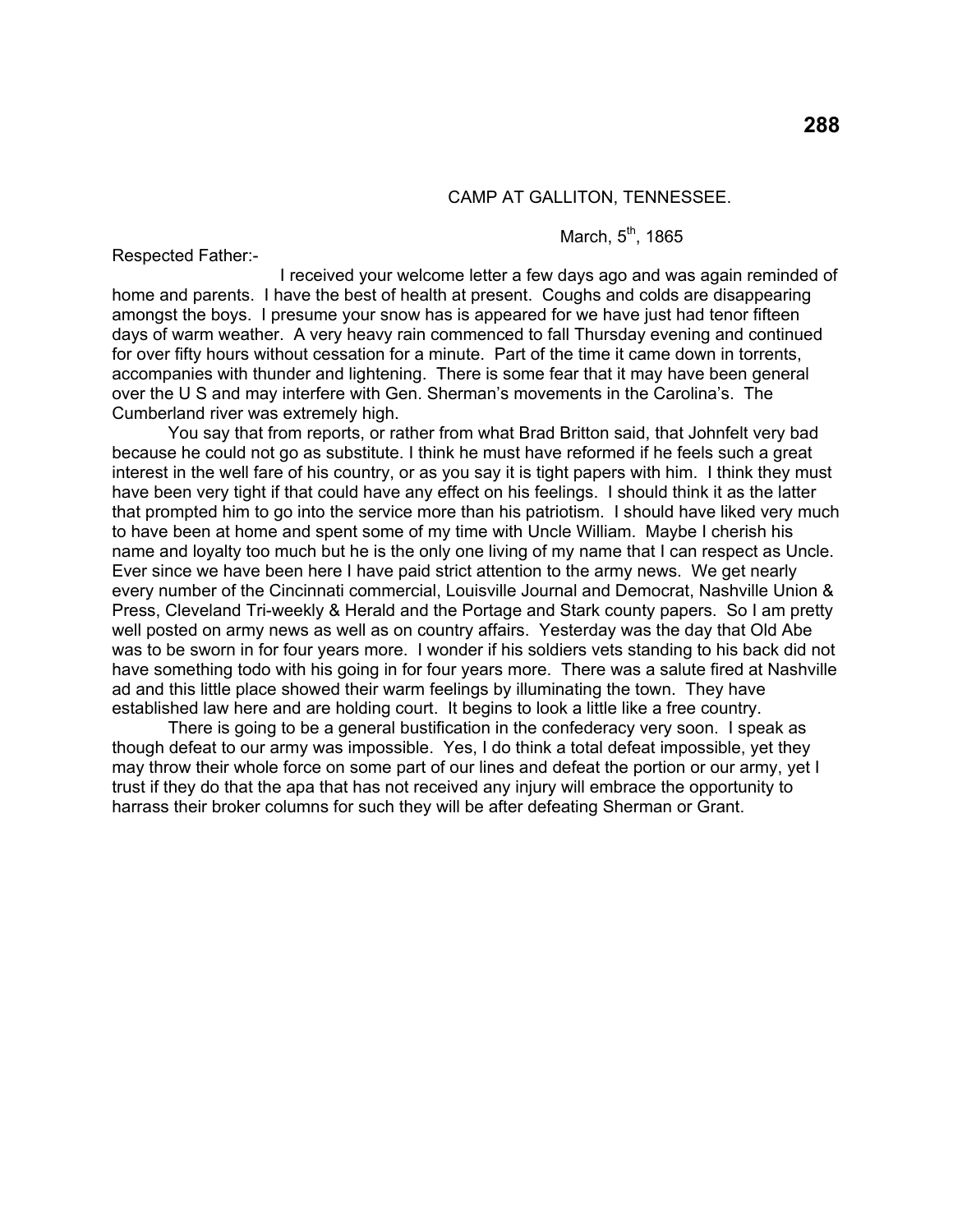Now, I really believe the civilians of the north. would be far worse terror stricken to hear of the defeat of General Sherman than would the soldiers in the fields. For they have often met the Johnies in battle and nkwo their valor as soldiers. We are beginning to appreciate what Gen. Sherman said to his men last spring when the army left Catousa Springs, Georgia. It was "Let each soldier provide himseld with only those things which are indispensable to a soldier All other articles shall be sent to the rear for we are starting on as campaign that is going to last until the war is over." Things are very inactive here, or seemingly so to one who has seen the operations of large armies. The greater portion of the government employees at Nashville have seen sent to the different points of the coast so the City has ceased to be a great military post. I sup ose Chattanooga is far ahead of it at present. Nearly all of the supplies for Thomas' army goes up[ the Tennessee river. for the past twenty days there has been considerable of a rush of horses and mules to the front for the cavalry and their has probably twenty thousand troops, mostly new recruits, gone also. Trains have been on time every day since we have been here except one. About a week ago a few guerillas captured and burned a freight train near the Kentucky line. It was principally load with merchandise and it as a little loss to the government

 There are two passenger trains each way per day. They pass here at 4:30 in the evening. There are eight or nine coaches on each train. The principle travelers are soldiers. Freight trains have no guard on them and only a light guard on passenger and mail trains. i went to church this fore noon and heard a very good sermon. It was Union throughout and he often spoke of our soldiers commanders, and the president. It sounded more like the right kind of preaching than any man that I have listened to for some time. The Chaplain of the  $11<sup>th</sup>$  Minn is preaching in the fort now. I do not remember of telling any of you than out Captain has his wife here. Everything has the appearance of spring. The field look green but it was rather cool last night. It froze the ground a very little. I am in hopes that the day will soon dome when we may meet and talk to our satisfaction.

With my well wishes,

You son,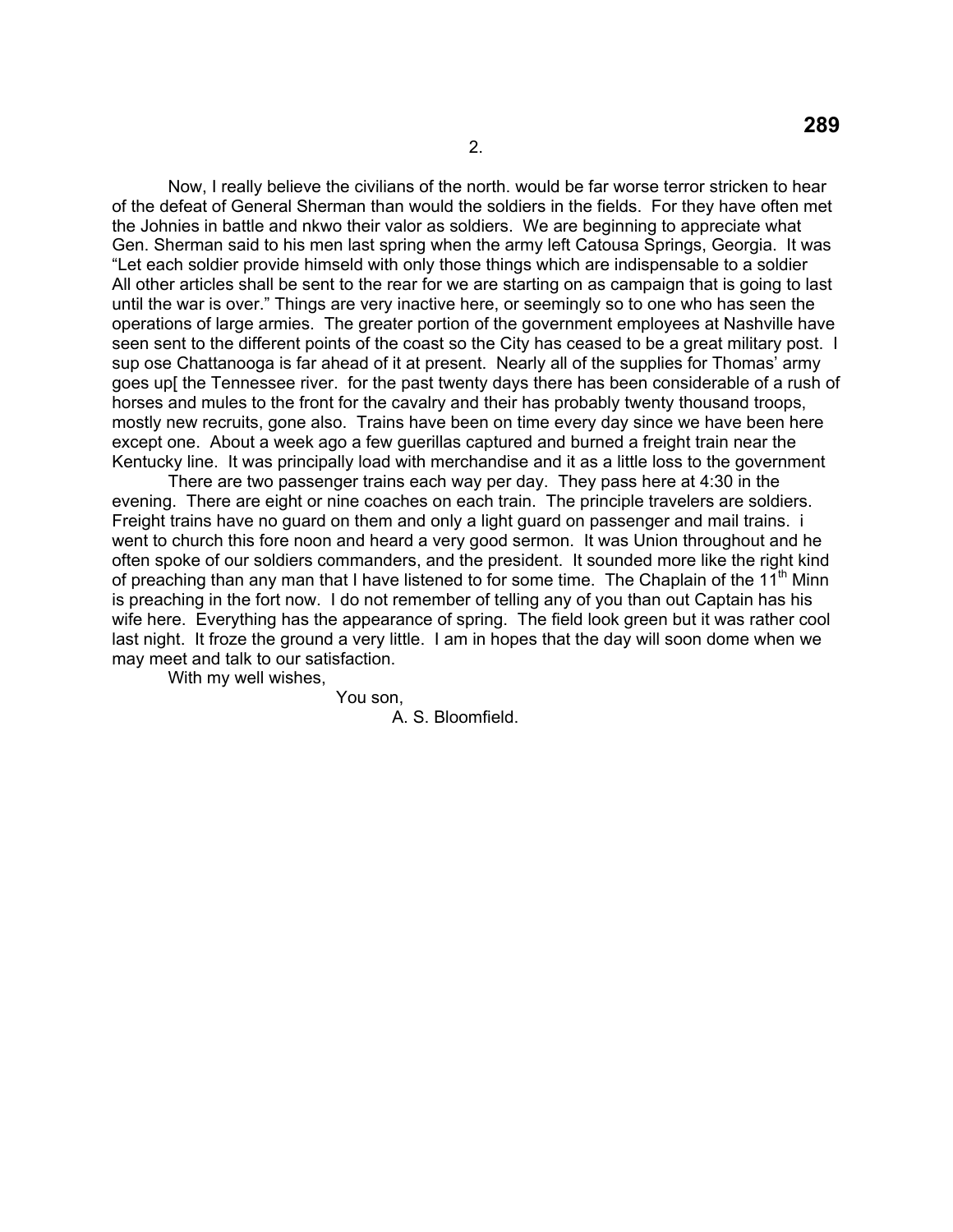### Fort Thomas, GALLATIN, TENNESSEE.

Respected Brother:-

March, 18, 1865.

Yours of the  $11<sup>th</sup>$ , came to hand during the past week and as usual greeted me with good news. Every thing goes well with us at Gallatin. No one dangerously ill, no one over burdened with duty, night comes and no one is fatigued. Rations can be seen laying around promiscously in every shelf and every havesack. It is so warm we need no fire at present so of course we have no wood to chop.

 I should like to know who has a better time than battery A at present. Now I have pictured to you the fairer side of a soldier's life, yet you know someone would complain if they the whole world at their disposal. So it is here. Some are complaining about one thing and some another. I never saw our battery so well satisfied and contented as when we were on a campaign sleeping in our little pup tents at night and marching in the day time. It always seems that men never know when they are well off. I have been to meeting twice since we came here. Once was today. And now for a description of the audience as it presented itself tome. About three fourths of the men present were soldiers, mostly privates with their full uniform on. There were soldiers, mostly privates with their full uniform on. There were a few officers. The other Twere mostly old men and young boys. They wear their hair long and cut off square. Their clothing is butter nut or gray cloth, home made. Their pants are cut after some old fashion or no fashion at all. Any how they are about as tight as the hide. Their legs look like broom sticks They are mostly tall and slim, spare faced, light hair and grizly beard. So much for the men and now for the women. I must say they look a little better, for you know they will keep up with fashions or stay at home. Nearly all of the females are natives. I do not think there are a dozen northern women in this place. They do not look s hale and hearty as Ohio women. There is another class that was not represented at church today. They are the poor whites. They seem to be a separate class all together. it is a pitiful sight to see so many people poor and ignorant. They seem to be lower spirited than the contrabands and are by far worse off at present for the government cares for the negroes.

 You know the porr people in Ohio are able to have their children get a good education at the expense of the wealthier, and if honest can earn a good living.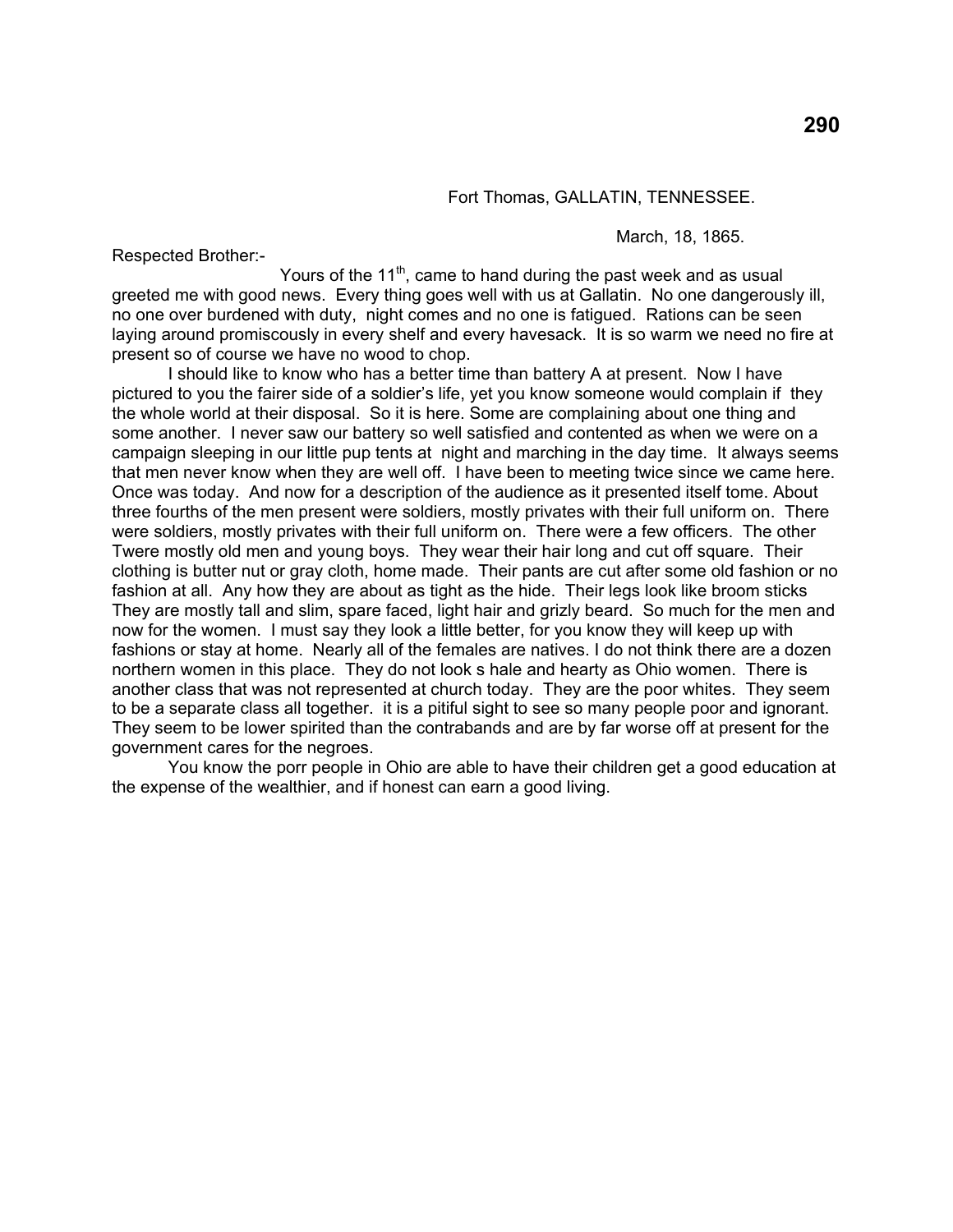And as a general thing the ones that have nothing to show for their years of toil go with their backs covered with the best cloth You say it keeps you bobbing to do the chores. So that part of the game has not changed much since 1860? I shall not forget that nice span of horses and buggy you speak about. I am in hopes that I shall be at home some time during the coming year and pay my respects to them. From what you say that party must have been a gay thing. I think I could have enjoyed a game of bang about this item of the day. There has been some little excitement between here and Louisville caused guerillas. They captured a passenger train a few days ago, robbed the passengers, burned the cars and then left for parts unknown. I suppose you have read of the capture of Sue Mordry the famous guerilla chief, also of his execution at Louisville, Ky. I send you a few lines written by the editor of the Louisville Journal on Sue before he was captured. I don't go much on the editor's loyalty yet his editorial column is always interesting. His politics has nothing to do with the local news and the telegraph dispatches are the same as in the commercial and other papers.

 I almost forgot to tell you yesterday was my birthday. I came very near forgetting when it came, myself.

Your brother,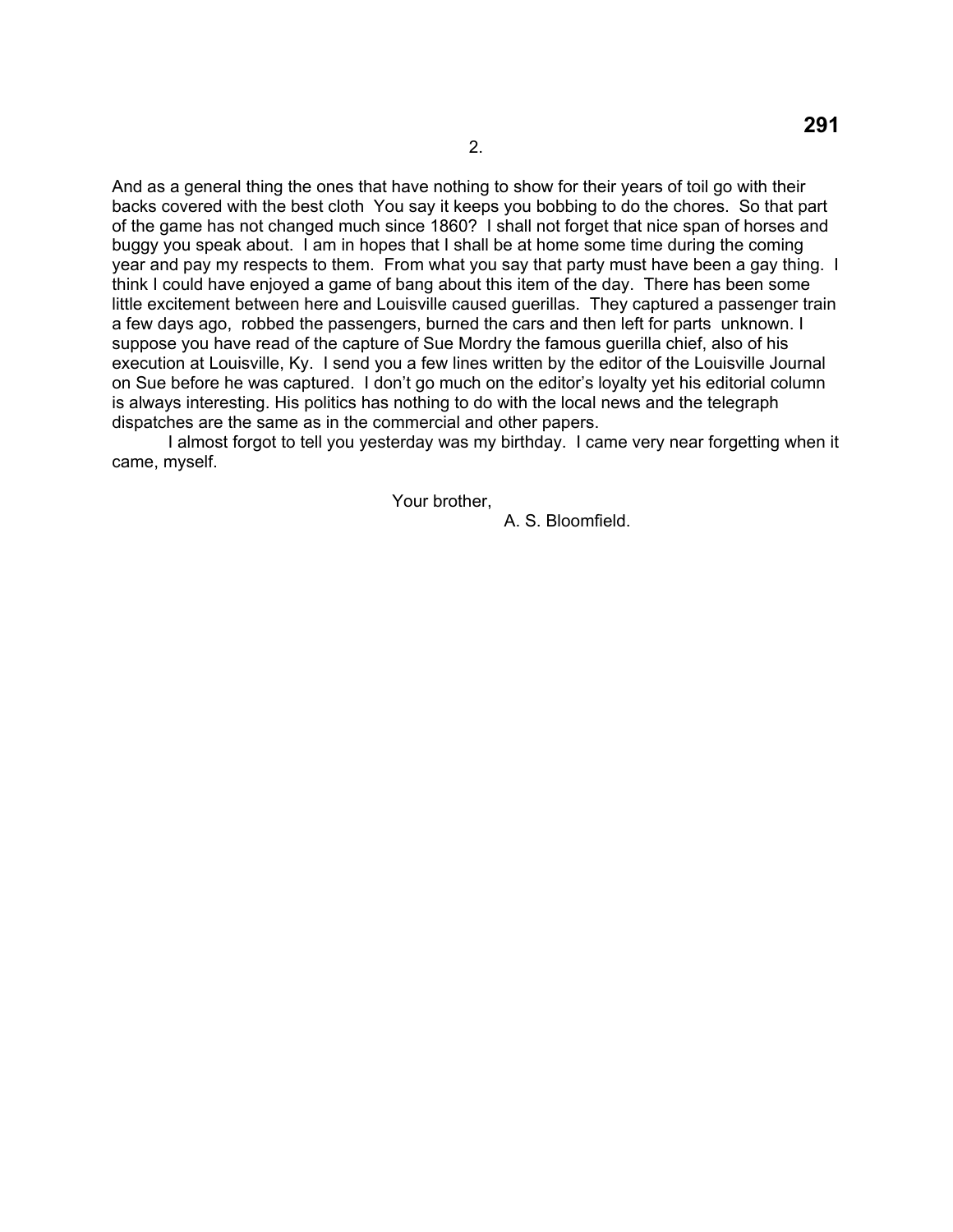Fort Thomas, GALIIATIN, TENNESSEE.

March,  $26^{th}$ , 1865.

Sister:-

 With pleasure I seat myself today to pen the doings of another week in Dixie, if it be possible to all the country visible from our camp Dixie. Every thing passes off in the same old strain only we keep our eyes open a little wider, to see the part of the war cloud. For it seems to be the belief of every one that the end is fast approaching. One would naturally7 suppose if they had never been in the army, that the solder would feel more contented if there was prospects of peace yet it is to the contrary. To soldiers whose minds are on war, the enemy are always within sight or within a few hours march. I have no doubt that Sherman and Grant's armies are much more contented than this one. I already notice a change in our own company. They are beginning to talk of getting out in one year, some even sooner. Some seem to feel nervous thinking that U S is going to turn them off before their three years are up. I cannot say that I have lost any sleep yet on the future prospects. I was to church today. The sermon was delivered by a minister not less than seventy five years of age. We are having very pleasant weather. The forest trees are beginning to nooks green and peach trees were in bloom over a week ago. The guerillas continue to commit depredations in the vicinity of this place. they always go where they do not find any soldiers. They only plunder for what they can carry off. I must say that I have no news to write you and I suppose you must have exhausted your supply for I have not received a letter from home for over a week.

I remain, You brother,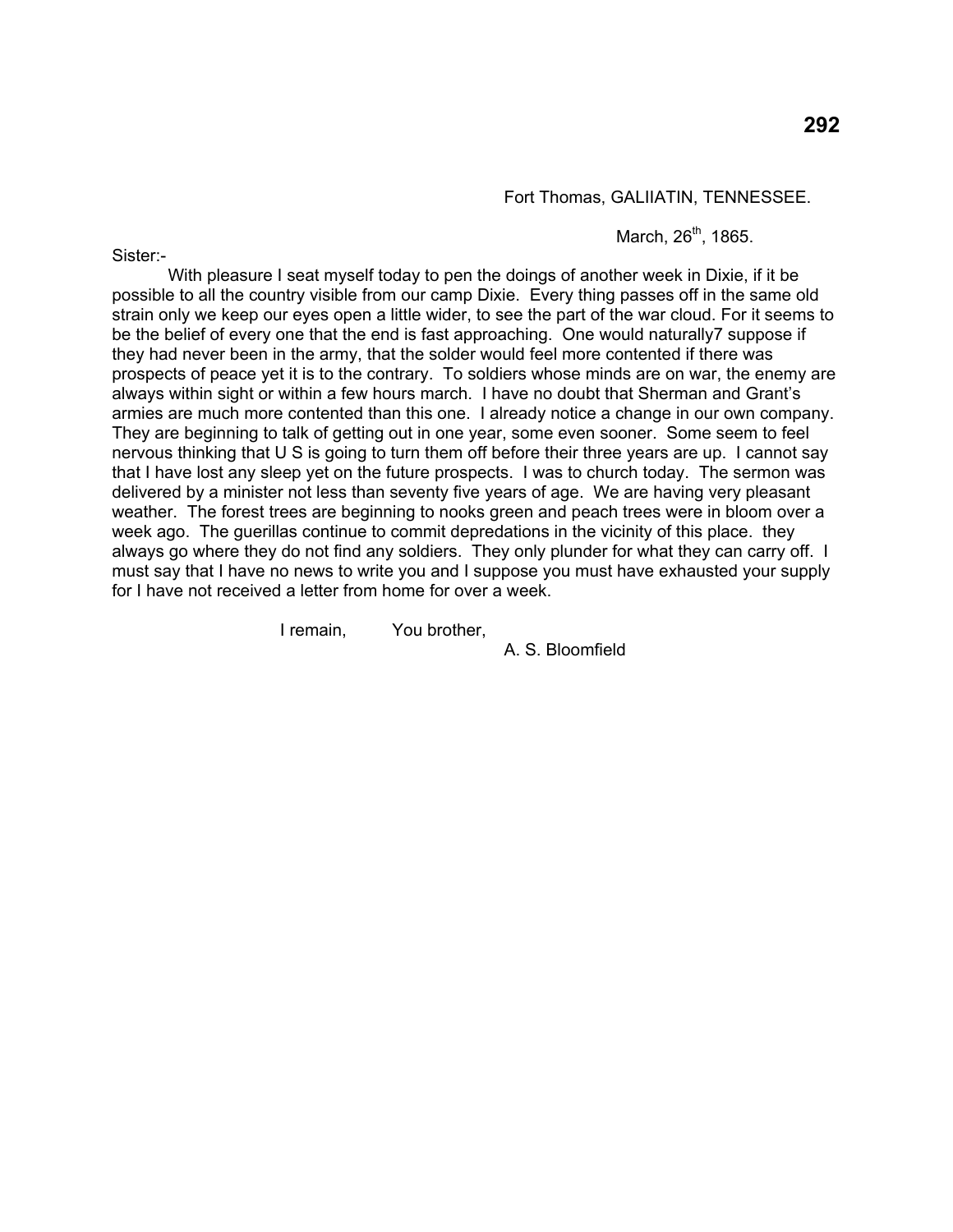Fort Thomas, GALLATIN, TENNESSEE.

April,  $2^{ND}$ , 1865.

Dear Brother:-

I received yours of the  $26<sup>th</sup>$ . last evening when I was on guard. I think if I was at home I could spend many pleasant hours in conversation with you, but t is is a slow and tedious way to communicate with any one. I do not know of any thing that has transpired in this department worthy of note, yet every one both north and south are waiting with feverish anxiety for news from the eastern army. I see in this morning's papers that General Thomas is taking an active part in the campaign against Richmond. It is stated that his forces are half way from Knoxville to Bristol. He also has a corps of engineers repairing the road in his rear. It is my opinion there will be some heavy fighting inside of thirty days. I feel confident that our forces will have Virginia cleared of rebel forces and never to be occupied by them again by the  $4<sup>th</sup>$  of July.

 Emaline Bloomfields marriage is very unexpected to me. I should have been very glad to have seen them, as they passed through here. I have no doubt that they have passed through before now, if they started Wednesday, but I shall look on the evening train today.

 From what you say New Baltimore is retrograding of late. This thing of using liqu ors to such a great extent is becoming more disgusting to me every day. No one sees the ruinous effects more than a soldier. I wish there was a tax on it twice, yes ten times as high as at present.

 The health of the battery is good. The weather is pleasant and grass has grown enough to make a good cow pasture. Three years ago today we broke can at Duck River, and started for Pittsburg Landing. I want you to look over my Diaries and send me the date when they commenced. I want to try and get what I lost. I do not recollect if I send any home, of our proceedings in Kentucky, in 1861 and 1862. I received a letter from Celestine last Sunday about one hour after I wrote to her.

No more at present,

Your brother,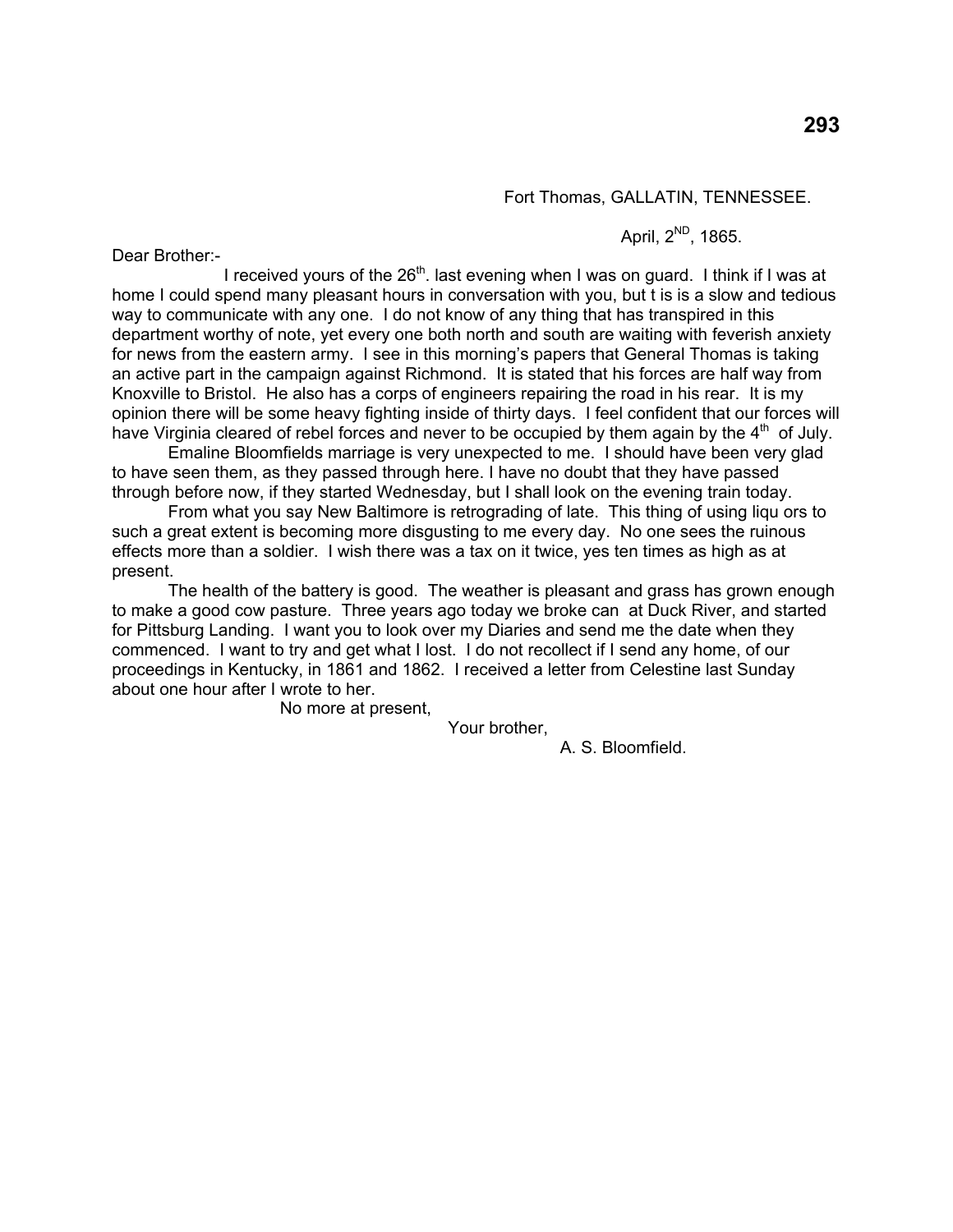### FT. THOMAS. GALLATIN, TENNESSEE. April,  $19^{th}$ , 1865

Dear Sister:-

 I received your letter written one week ago today. It came to me this morning. It seems that you got some fun out of the first day or April(or as the old saying is "all fool's day). There were a great many sells tried to be gotten up here on different ones, but I do not know of any one being sold.

 Soldiers do not have any thing to think of and of course they all remembered that that was the first of April. It has rained all day and most of last night. You said that you had come to the same conclusion that I had, and that was that you had no news to write. Well I will just say that I have changed my mind. You might as well say that were I to come home that you would have nothing to say,which I know to be the reverse, so I have come to the conclusion that I never told the truth when I said that I had nothing to say or write.

 Since I wrote last Monday we have received a great deal of very good news from the Eastern Army. I suppose there was great excitement in some of the northern Cities over the fall of Richmond and Pettersburg. It did not cause so much excitement in the different armies as one would suppose, not knowing the Disposition of the soldiers. It was what all had long looked for and every one was confident that our armies were strong enough to take them at some future day, so every one is waiting and looking for the news of the surrender of Lee's whole command. I think the rebellion is about played out. I would not be surprised to hear of the army surrendering at any hour.

 I am enjoying good health. Alexander Roe spent three days with our battery during the past week. He had been down to Nashville after the body of a Randolph soldier. I heard that most of those new recruits from our town were in the hospital.

 I read a very high-flown piece in a paper some time ago headed "Randolph in the field". Now I expect to see one entitled "Randolph in the hospital". One would suppose that they were the most patriotic men that Randolph ever sent out to read the piece. Now, I have not a very great amount of sympathy for some men, not it does not go a grain against my conscience to express my opinion. I have come to the conclusion that were it not for the draft and high bounties the Union army might have been defeated and driven across the Ohio before 3-4 of them would have thought that they could ever have been a private in the army. I am confident that there are a few innocent boys amongst the ones that constitute the last named.

With my respects to all I will close hoping to hear from home again in due time.

Your brother, A. S. Bloomfield.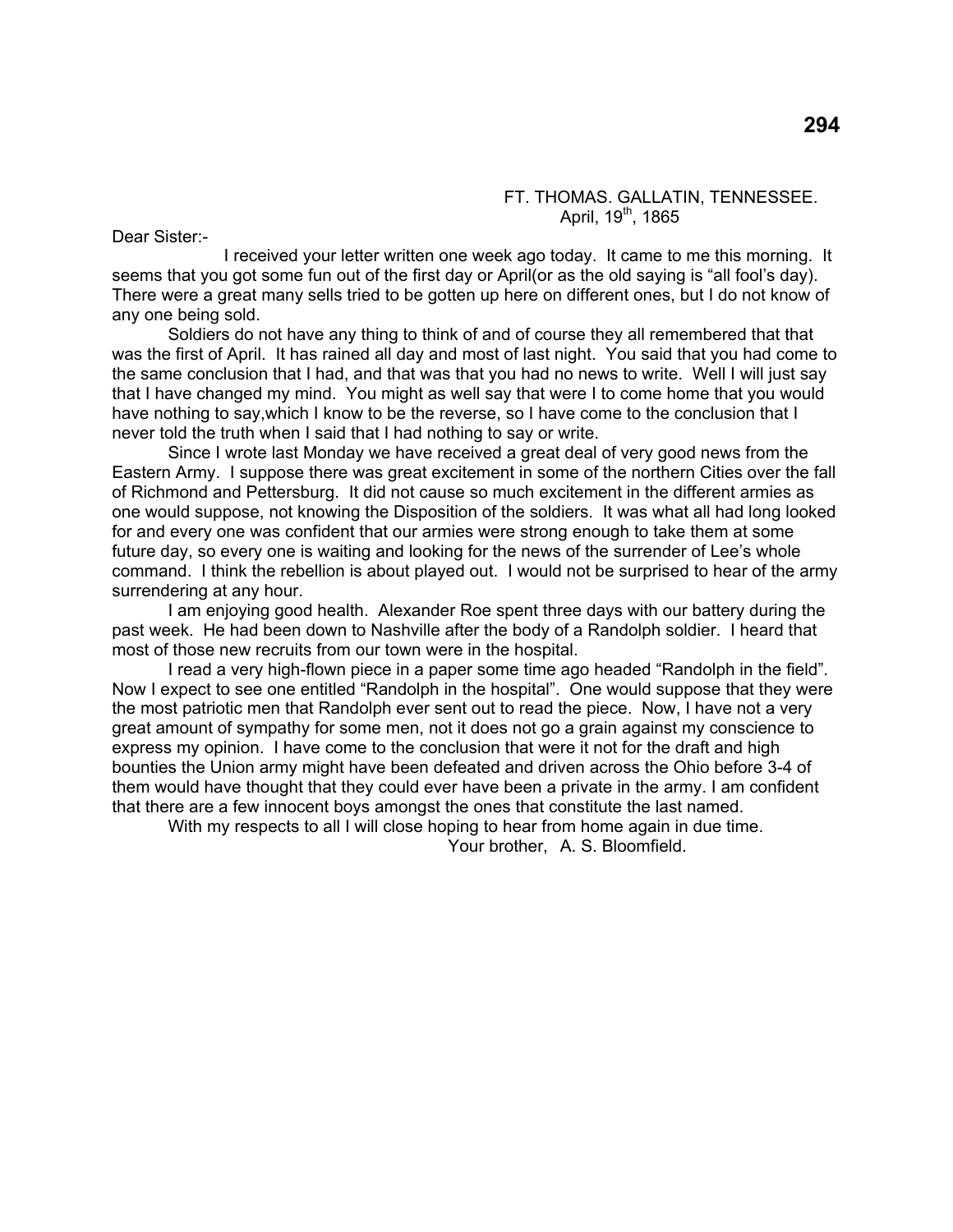#### FT. THOMAS, GALLITAN, TENNESSEE. April,  $16^{th}$ , 1865.

Dear Father:-

 I seat myself to pen you a few lines knowing that they are expected from me. When I wrote you last week I was highly gratified with the news that we had been receiving, and it continued good until yesterday morning. We fired a salute of two hundred rounds in hone of General Grant's victory and for the down fall of the flower of the rebel army . We also fired two hundred rounds on the  $14<sup>th</sup>$ . that being the day set apart for the President to celebrate Union victories and to raise the flag again over Ft. Sumpter. But on the morning of the  $15<sup>th</sup>$ . some of our boys were in the telegraph office and the operator came to them and told them what had passed through on the wire, and about eight o'clock, or a little before the news came through confirming the death of the president and that he had died at twenty minutes past seven that morning. The news was a perfect hock to all. I have seen our army battery whipped; I have also seen our battery driven back and compelled to leave our dead and wounded companions in the field to fall in the hands of the enemy, yet the contrast was not so observable as in this case. Of course I can only speak of our own company at the present, yet I think it a good rule to go gy. the sensation was great in Nashville. The whole City was stunned into mourning. Flags were placed at half mast, and the forts fired minute guns form the moment guns for the moment of the reception of the news until sun down.

 The day had been set apart for celebration, but when they received the news they changed their celebrating to mourning . The papers are all out in mourning. This calamity is not going to have any tendency to discourage the army, but right to the contrary. Every one is in hopes that Sec. Seward will recover. It seems form all accounts there has been a plot to have put quite a number out of the way, and no doubt Gen Grant was numbered among the victims. I am in hopes that the assinators will be caught and receive what they shall justly deserve, that is a hanging. I do not think it will prolong the war a single day. We have good and true men left. Johnson made a bad commencement yet I am in hopes that he will come out all right. NO one seems to have any doubt as to his loyalty yet I dont think him such a man as Lincoln. I think Johnson will be a great deal more tyranical than Lincoln. I would not wonder that the enemy would be made to join us in mourning, the loss of our president before this rebellion is settle. Who ever head of any Gen. Being more liberal with an enemy after warring as much as he.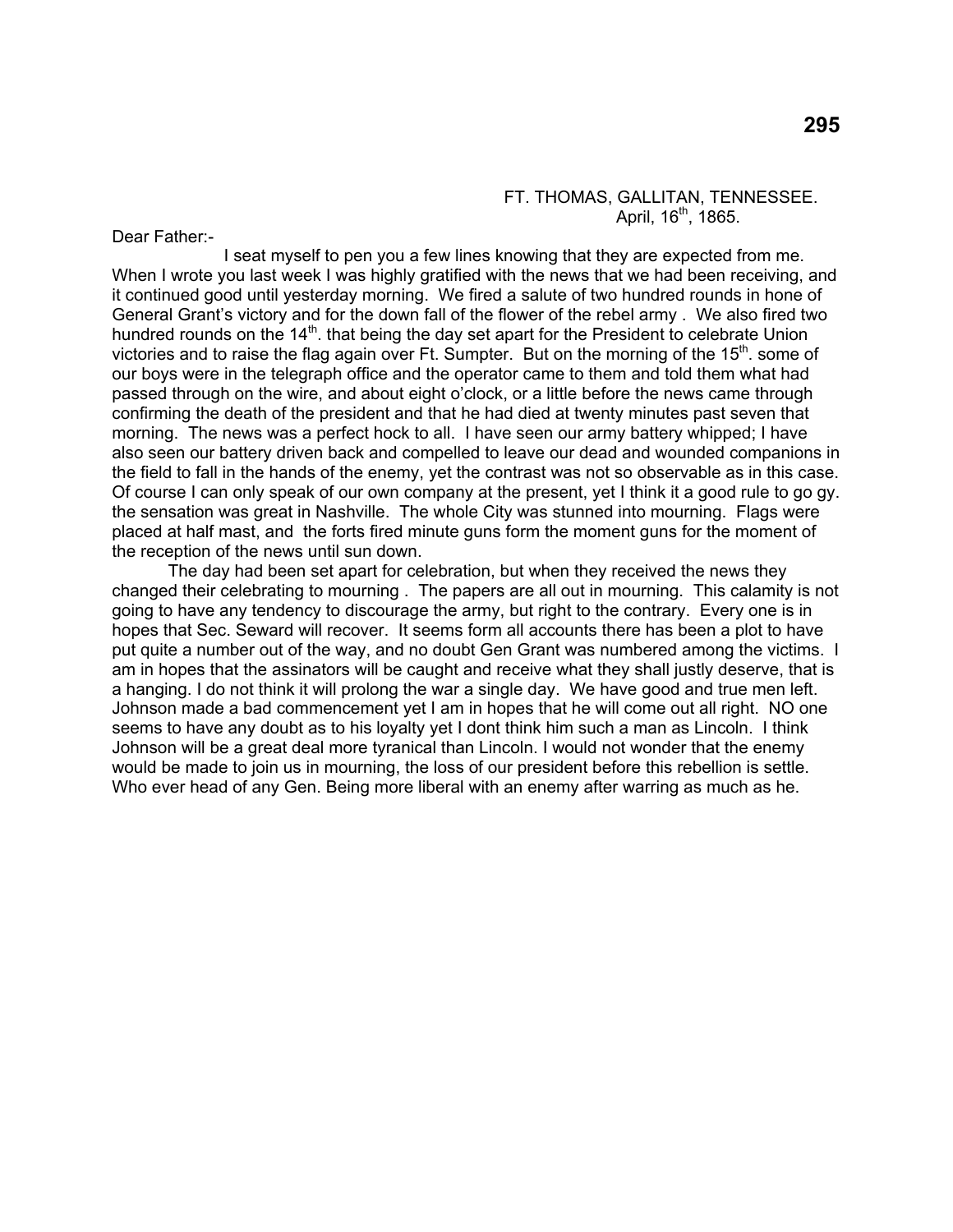General Grant's terms were far more liberal than General Lee had expected, and he even done better by the rebels than General had asked him to do. Now, I should like to know the opinion of the people at home of General lee. AS an enemy you may wonder of my asking such a question, so I shall answer any telling my opinion of him as well as what seems to be the general opinion among the Union soldiers. No one doubts but that he is an enemy and did all that was in his power to sustain his government. Yet when he saw every thing was lost, he made an honorable surrender, and from all accounts he has been doing his share to get Johnson to surrender his arm. I do not think the enemy has another General as good as Lee, nor one with as much honor as he. Their cause is certainly hopeless now. I think they are only holding out to cover the retreat of Davis and his cabinet. Every thing as far as I can learn is going on xxxxxxxx smoothly in this department. The people in this county seem to be encouraged by the prospects of peace and are going to try and raise crops this year. Guerillas do not seem to be so plentiful of late. The Col commanding here tried to make our battery draw horses to mount ninety of our men, but Capt. got out of it some way, and now he says we are to draw muskets.

 We are having pleasant weather here. The forest trees have leaves on them about half grown. I have not received any letter from home this week as I have been in the habit of heretofore. A letter leaving Marlboro Tuesday gets here Saturday or Sunday morning. We get two mails per day.

From your affectionate son,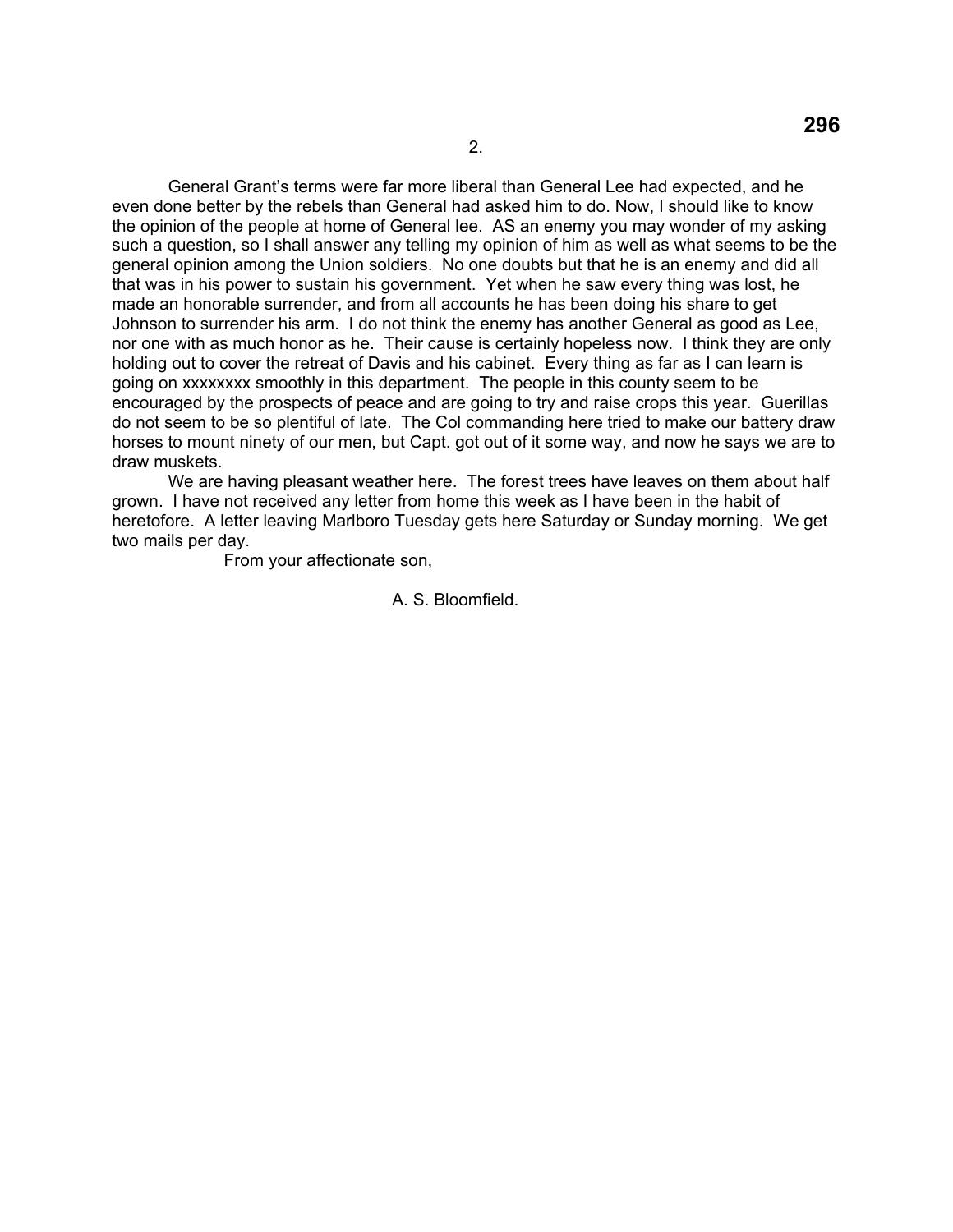#### FT" THOMAS. GALLATIN, TENNESSEE. April, 23<sup>rd</sup>, 1865

Dear Mother:-

 Your welcome letter came to hand several days ago and once more reminded me that I should be punctual and write each week. I cannot complain of any of you not writing often enough for I have heard from some of you nearly every week since I left home this last time. Today is a very pleasant one,clear and cool enough to wear coats with comfort. I have just returned from a pleasure trip with a few others of the company. W e borrowed the Railroad Company's hand car and took a trip to the tunnel a distance of six miles. I think the ride had a great tendency to give us a good appetite, even more of our pork and beans than our curiosity that we had to see a tunnel. I do not anticipate an attack here not even if the country was invaded with considerable of an army and I will tell you why. Because Battery A has got muskets and I bet it is known all over this county by this time. The most of them have a great curiosity to go scouting. I know of some going out ten miles. At present every thing is very quiet in this part of Tennessee.

 Mother, I acnnot help saying something about the death of our President although I wrote something about it in my last letter, yet were I to write for a week I could not say half that has been said and thought by his supporters. We respected the day of his funeral. All of the officers and most of the soldiers wore crape. We fired twenty-one guns commencing at 12 noon. No labor was performed by soldiers. All stores and shops were closed here, I sent two of the Nashville papers with particulars of the funeral, home. The papers are crowded with the sayings and doings of the different states. All of the engines on this road were trimmed in mourning, some even have it on yet. We have not heard of the arrest of booth yet but I think they will capture him soon. I do not doubt but that many a rebel has been shot already for the crime. Every paper has an account of some one getting killed for uttering disloyal words and speaking in favor of the Assassin. One of the officers of Battery E  $1<sup>st</sup> O L A$  who had been with the A C up in East Tennessee said that when they received the sad news of the death of Lincoln they were almost uncontrolable. They wanted to destroy everything. He said they did burn nearly every building. I do not have the least doubt but that hundreds of southerners will be cooly shot by our soldiers, also their property will have to suffer. They will be obliged to mourn for his death as well as we.

Well, I suppose you want to know my opinion of the war. Well here it is. I do not think there will be another battle of the magnitude of Stoneriver or Chicamauga, and it may be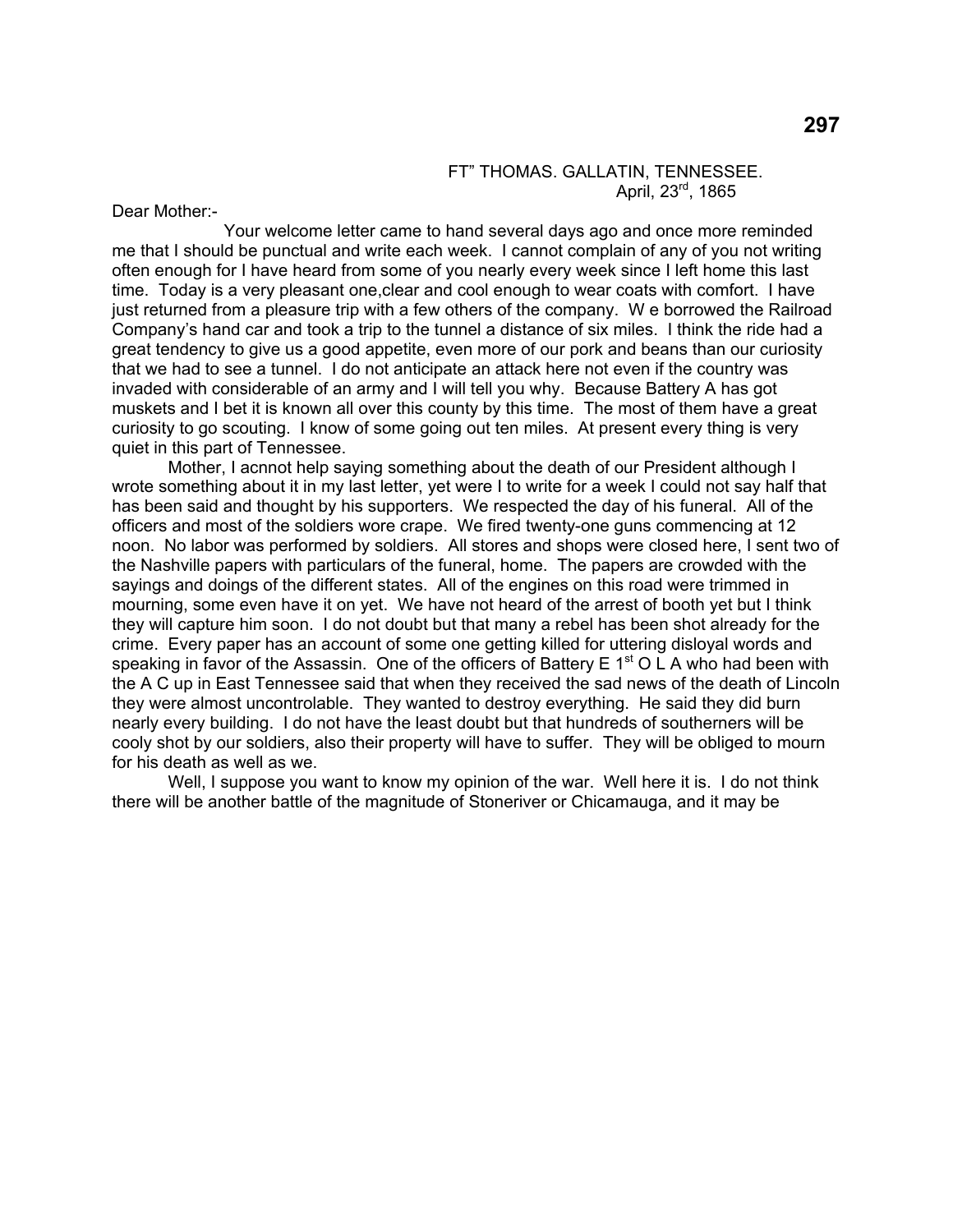possible that the fighting is all over. We have not yet heard of the surrender of Johnson's army but expect it soon or another battle. It has been reported in nearly every paper for the past week that he has surrendered, but we have not gotten it officially, so of course we do not believe it.

The old  $4<sup>th</sup>$  A C are at Nashville now on their way to Texas so we have missed that trip by being relieved. Kirby Smith will have his cotton trade flustrated soon if he allows the old 4<sup>th</sup> A C to invade the state. My opinion is that they will never get a shot at Kirby. They have fougth him many a time, are willing to again. Some think that we will be in Ohio by the  $1<sup>st</sup>$ . of August. Now, I do not believe any such doctrine. I am in hopes and believe we will get out of the service sometime between next January and June of 1866, yet I suppose it possible that we may get out sooner than I think.

 From what you say about Uncle Jake Cook he is not very well posted on the war or the intentions of Canada. You say his son was drafted. I think it would him good to get drafted a few times. I think that would remove all superfluous copper.

I sent Gertrude those pictures of Lookout Mountain.

With my respects, I remain,

As ever your son,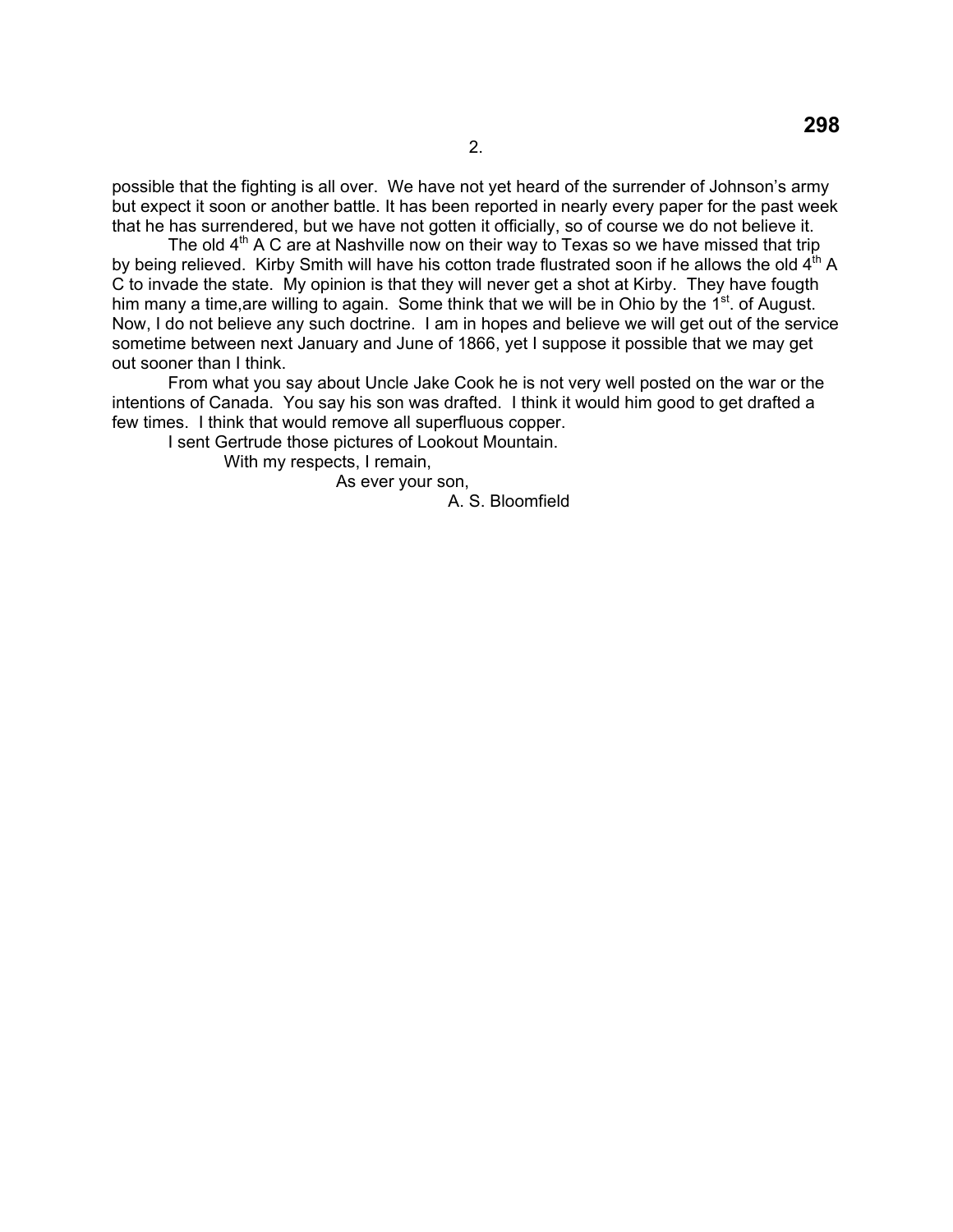## FT. THOMAS, GALLATIN, TENNESSEE. April,  $30<sup>th</sup>$ ,1865

Dear Sister:-

I received your welcome letter of the  $18<sup>th</sup>$ . of the present month. Today is Sunday and I am on guard. I am now sitting on one of the off sets inside of the fort on the green grass, which covers all parts of it and gives it a beautiful appearance. I annot complain of my health so of course I am satisfied for aIl am sure our work is done and we are only waiting the day for settlement tocome. We receied the news of the surrender of Johnson's army to General Sherman in yesterday monring's paper and it of course produced much rejoicing among the soldiers as well as among the citizens. The rebels sympathizers of this place rejoice a great deal over the prospects for peace. We also received the news the day before of the capture of Booth and partner and the death of the former. I have also read an order from the war department stating that great reductions were to be made in the armies as soon as it would be possible to do so. Yesterday the hands and teams, 300 men and 100 wagons, government employees from this department that were engaged in the lumber business, passed through here on their way to Nashville to be discharged. They were at work about twenty five miles up the Cumberland. ell there is no use for my going t on to tell about what I have read in the papers for you can see the same, but it is my opinion there will be a great many troops discharged within the next 60 days. This morning there was a train loaded with prisoners that General Kilpatrick captured at Salisbury,N C, passed through here on their way north. They all seem to be glad that the war was played out. But were much out of humor about the treatment that they received by Jeff Davis. They say he is running off with the gold that they should have. they talked freely on all subjects and apparently hold no grudge against the Union armies.

 I was not much surprised to hear of those girls joining church because the greater portion of fast young women generally join church five or six times in their lives so it is about time for them to commence. I enclose a photograph of Major W. F. Goodspeed. Please take it into your care until I cann for it. I cannot think of any more to write about that would come inside of the limits of this sheet, so I shall close.

From your brother,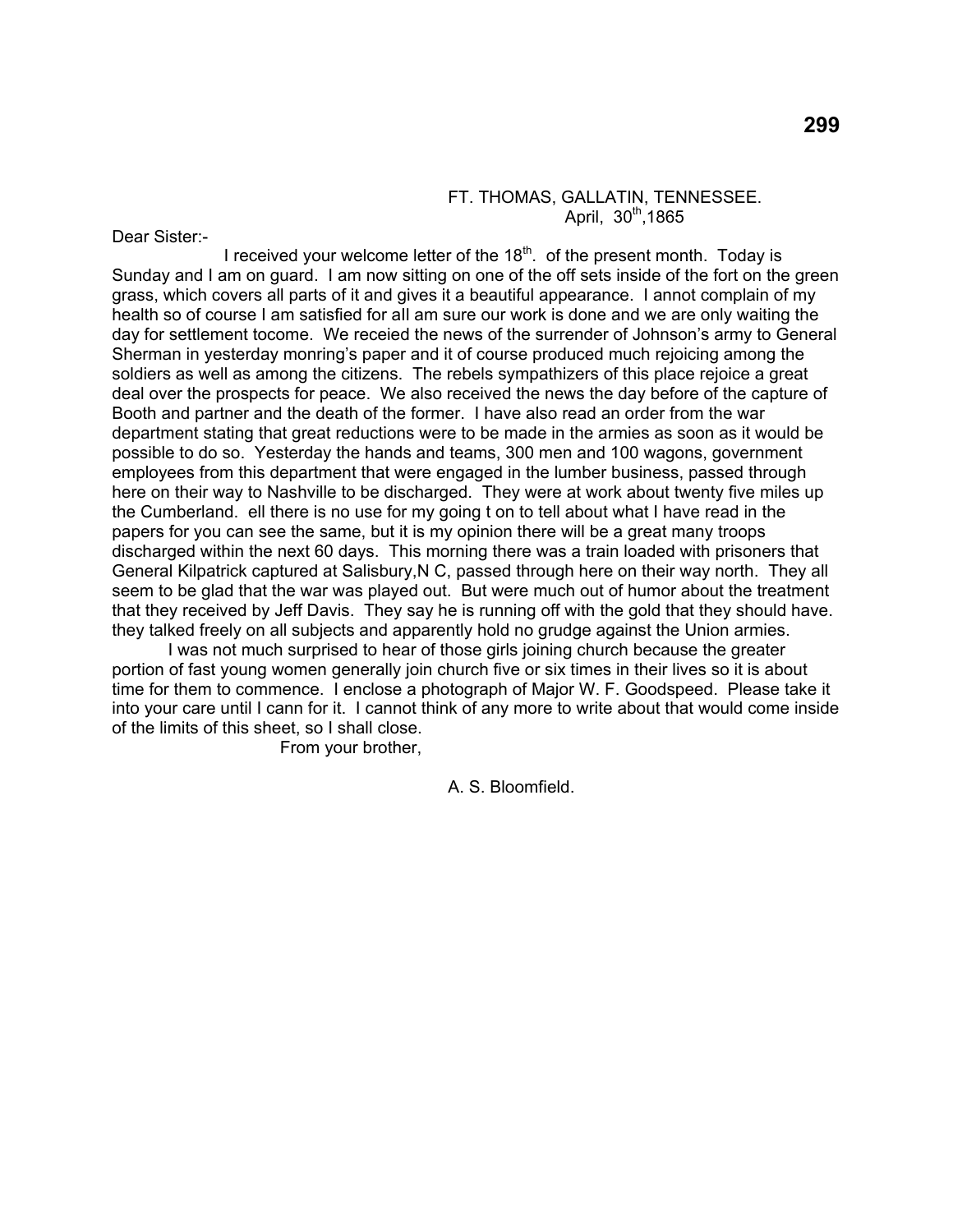#### FT. THOMAS. GALLATIN, TENNESSEE. May,  $7^{th}$ , 1865.

Dear Sister:-

Your welcome letter of April 26<sup>th</sup>. came to hand one day last week and it found me, as I now am, hearty and well. We are having as easy times as any soldier could wish for. We drill twice each day, one hour and a half each time. I think I have told some of you before that we have muskets. We can show the regiments of infantry that are here some new tricks in drill. Iam almost of the opinion that Battery A would make a good infantry company.

 Well Gertie you are looking for news of some command getting discharged. So are we. I have not heard of any but a few from Hospitals getting their discharges. Yet I suppose every thing is moving along slowing in that direction. there is not such a think known in the service as hurry. Every thing has to go through just so many ceremonies. I do not expect to hear of any getting discharged before the last of the first of next month and I am not certain that the vets are going out with the rest. Every one seems to be of the opinion that they will be discharged with their company or regiments are. There is one thing in our favor. Nearly all of the batteries in the service are veterans. I shall have to tell you that we had a big dance last night. We held it in a tobacco and cotton ware house that belongs to the railroad company. Over fifty couples danced at once and there was plenty of room for more. We had a good band but were minus of women. You would have laughed to have seen them go in shoulder strips and all. I believe we have as good officers as any battery in the service. We do not draw any commissaries but soldiers can almost always find something for substitute. I do not think there has a day passed for 50 days but what Battery A has milked from the cows of this town to the amount of 25 gallons. That would not sound very well at home would it, of men to act that way. The cits are constantly running to the Captain with complaints. He tells them to keep their cows up. This town is the worst rebel town in middle Tennessee. I expect lot so people will think all soldiers will be thieves and rascals after the war is over and they return to their homes. I am certain none but enemies will suffer by them.

Well dinner is ready and I must close.

Your brother,

f A. s. Bloomfield.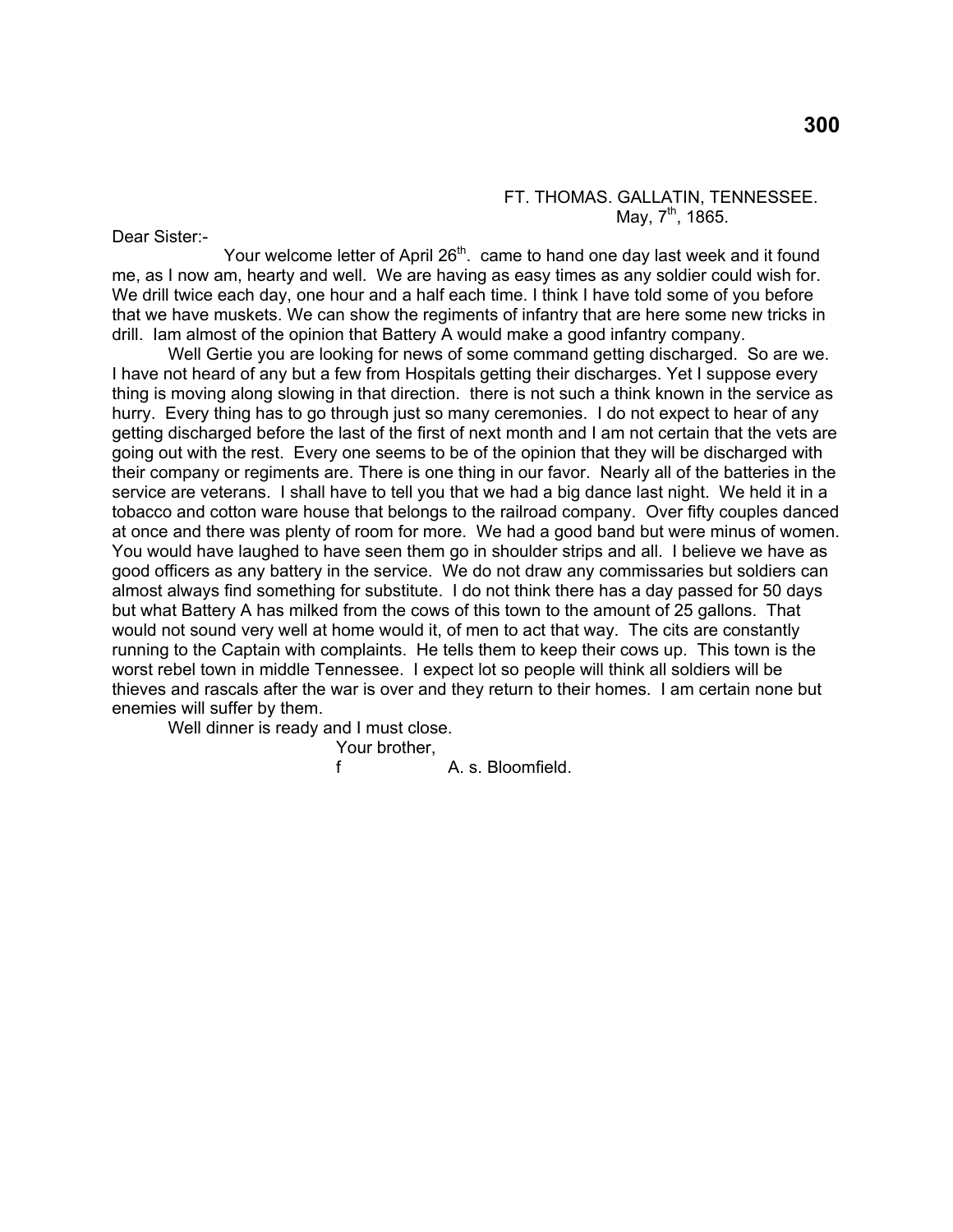#### FT. THOMAS, GALLATIN, TENNESSEE. May,  $14^{\text{th}}$ , 1865.

Respected Father:-

Yours of the  $30<sup>th</sup>$  of April came to hand during the past week. I am enjoying the best of health at present. Today is cloudy and cool It has been uncommonly cold this past week. We have had heavy frosts two mornings. One night it froze ice. I fear it has done damage north if it is as cold as it is here. You seem to think that the war is over. So do I, yet I have but little hopes of getting home in time to help you cut your harvest, but I think some of the troops will be discharged before harvest commences, and it would not be impossible for our battery to get out before the  $4<sup>th</sup>$ . of July. I have not heard of any regiment getting their discharges yet but I think they are making all preparations to do so soon. The Hospitals are discharging disable men. The trains have been going north laded with men going to their commands and to their homes. There is one class in the hospitals who cannot get discharged. They ae the veterans. That looks a little like they intend to keep all of the veterans. I have not seen an official report from the War Department that we are to be retained, yet I see all of the papers say that they are going out according to Scripture and that is that "the last shall be first and the first shall be last" and other papers say that the ones whose time is nearest out shall be discharged first. I am waiting very impatiently to see how it is going to be done.. I am sure of one thing and that is that every day I am kept now is against my will. I do not want to be a soldier in time of piece. Besides I think the Government will be doing a great injustice to the veterans to keep them after the war is over. they reinlisted in the very darkest hours of this war and at the very time when men were almost indispensible. I believe they were the main cause of our success during the past year. The influence they had tin the way of bringing in new recruits in the northern states was worth hundreds of thousands of dollars, besided adding their strength to the armies, and no one who has served three years but will say veterans is worth at least twice their number in raw recruits

 Now, suppose none of the Army had reinlisted the draft would have been much heavier on the states and I say the consequence would have been defeat in more than one battle during the past year. and for every man that the State of Ohio would have gotten to volunteer in the service they would have had to pay at least one thousand dollars; and in case of a draft it would have cost at least \$25j00.00 for a man to have gotten a substitute, and as things stand at present the veterans are by far the cheapest of the two (I mean Veterans and the men that enlisted last summer) I hear of but very few that got less than \$500.00 for one year and now they go out before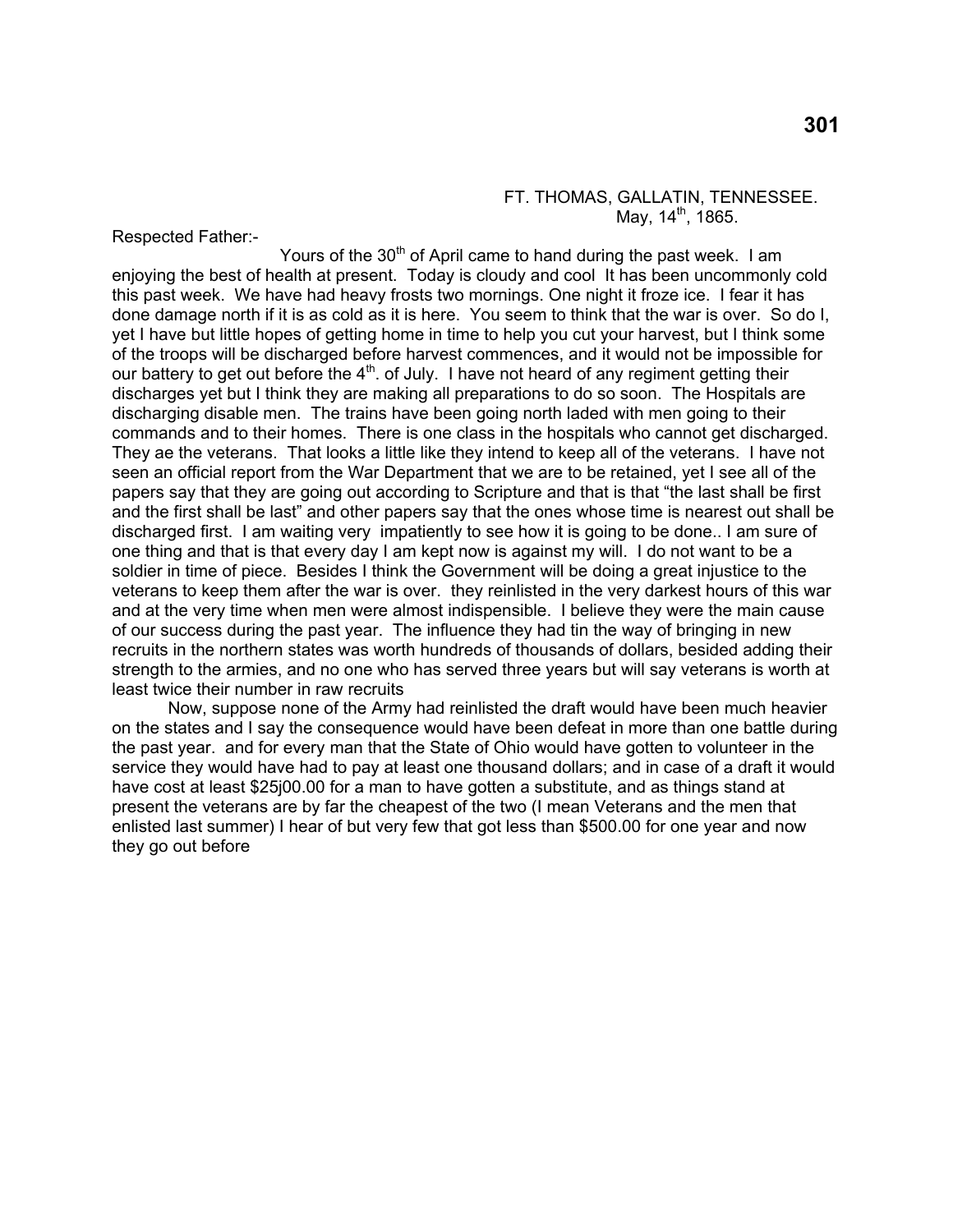their time is up. Veterans only go about \$500.j00 for three years and have already service nearly half of their time yet they have fair prospects of staying as much longer. Well I will wait and see what there is in the Mightiest and greatest Government on earth to her most patriotic men even if we be kept until our time is out we are deceived any worse that the men who enlisted in 1862 for the unexpired time of of different regiments and companies. this class of mean were gotten very cheap by using a little deception. You may think from what I have said that I am dissatisfied out I am not. Every thing is working as well as I could expect. I have only spoken of what might happen I am sure that I can stand 18 months more soldiering in time of piece after serving four years in time of war. This state is going to take care of it self after the  $15<sup>th</sup>$ . of this month. the  $4<sup>th</sup>$  A C had a grand review at Nashville on last Tuesday, by Gen. Thomas. This was practically the last grand review that will take place of the army of the Cumberland. I suppose you have heard of the death of Miron Colens of Randolph, the one that was in the store" He died in the hospital at Nashville. I think he was a member of Capt. Perkins Company. There are no prospects of our getting paid off and the general belief is that we will receive our next pay at Columbus, Ohio. There is over 8 months pay due us now.

With these lines I shall close with the hope that I shall be able to converse to you face to face, as a citizen again.

Yours with respect,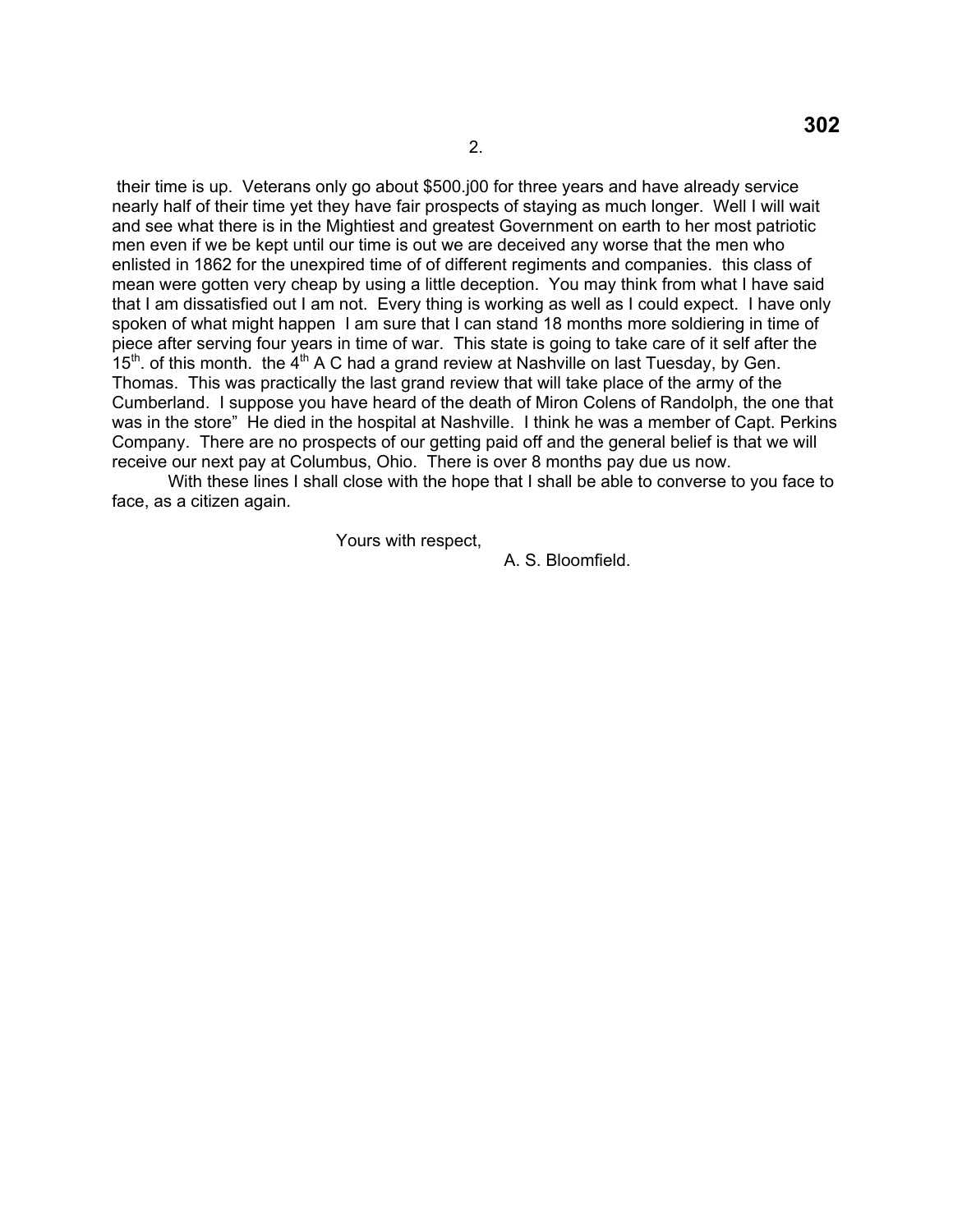### FT. THOMAS, GALLATIN, TENNESSEE. May,  $21^{\text{st}}$ , 1865

Dear Mother:-

 I take this afternoon to take a short chat with you on paper. I receive your letter during the pat week and perused it with pleasure. I am enjoying good health at present The health of the battery is very good. I think this vicinity is very healthy. There has been very little news come to us during the past week. The rebel Governor, Brown, of Georgia passed through here on the cars and we all thought for several days that we would get to see Jeff Davis, or at least see the car that he was in, but the report is that he was sent down on the river, so we are not going to get to see Jeff.

 The best news in regard to discharging the armies that I have heard lately is that a veteran can a discharge from the hospital. There was an order that no veteran could get a discharge heretofore. I have not seen or heard of a regiment or company getting discharged, but I think the work will commence shortly. It commenced raining last Friday evening and continued until day light next morning. It poured down torrents all the time. It was accompanied with the heaviest thunder I ever heard. I never saw so much water on the ground. The inhabitants of the county say they never saw such a flood before. The Cumberland and all of its tributaries are the highest ever known. I expect to hear of many people getting drowned. There are no trains running on the road only between the breaks. The road is very much damaged and a number of bridges swept away. There are two freight and one passenger train at this place cut off from Nashville. They have just left here with the passenger train. The road is repaired so they can make connection at a creek below here with a train from Nashville, then change cars. We do not expect any mail for several days and have not had any for two days. I cannot say when this letter will leave here. Well it continues to rain.

There is a heavy thunder shower coming up. from what I can learn of the telegraph operator the heavy rain was not a general thing north of the Ohio river. I am in hopes that it did not reach that far.

 I am of about the same opinion as you on men enlisting for money. I do not think any one can ever be called a good soldier who enlists of money. If the cause is not worth going into the service without five or six hundred Dollars it certainly will not pay for one to go with a large bounty. I do not hire me to enlist if I thought it was not my duty.

I am very certain that Mr. Creg will not get to see his son in Ohio this month. I do not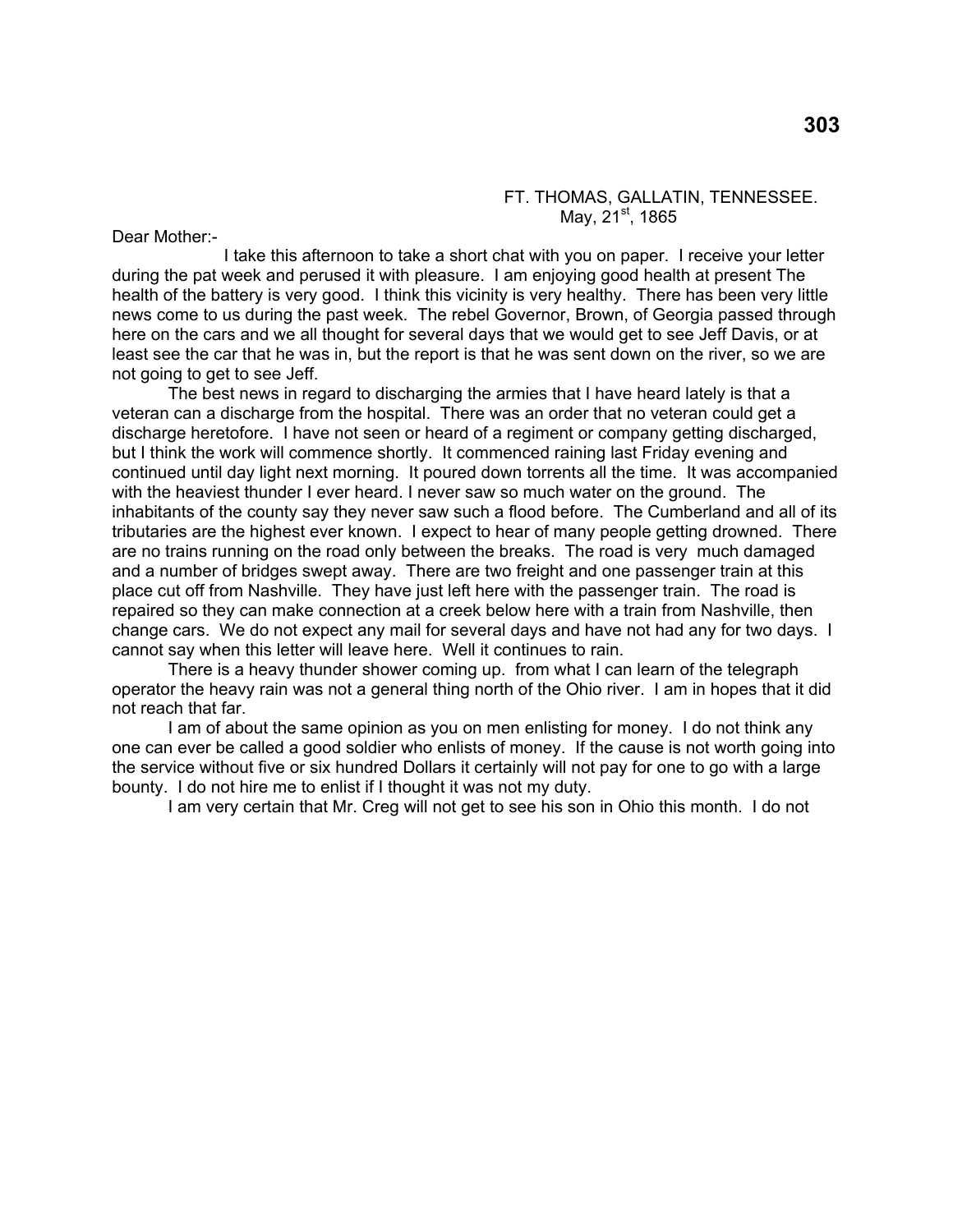expect to hear of their getting home before December. A day or so ago I saw one of the Flowers' of Randolph going home. He was a member of Perkins Comapny. I give them his name because it was used by the Portage County Democrat. I think the name was given by one of the Company. If they call themselves the flower I think they were plucked at the wrong time of the year for they seem to be fadeing very very fast. It certainly is fun to hear them take on about their soldiering. They imagine they struck the fatal blow. This is the way the vest look at the subject now.

I do not intend to come down on all for there are some boys with those new regiments that should have the sympathy of every one who has any feeling in his heart. But then there is another class and a pretty big one it is that------------well, no difference. With these lines I will close.

From your affectionate son,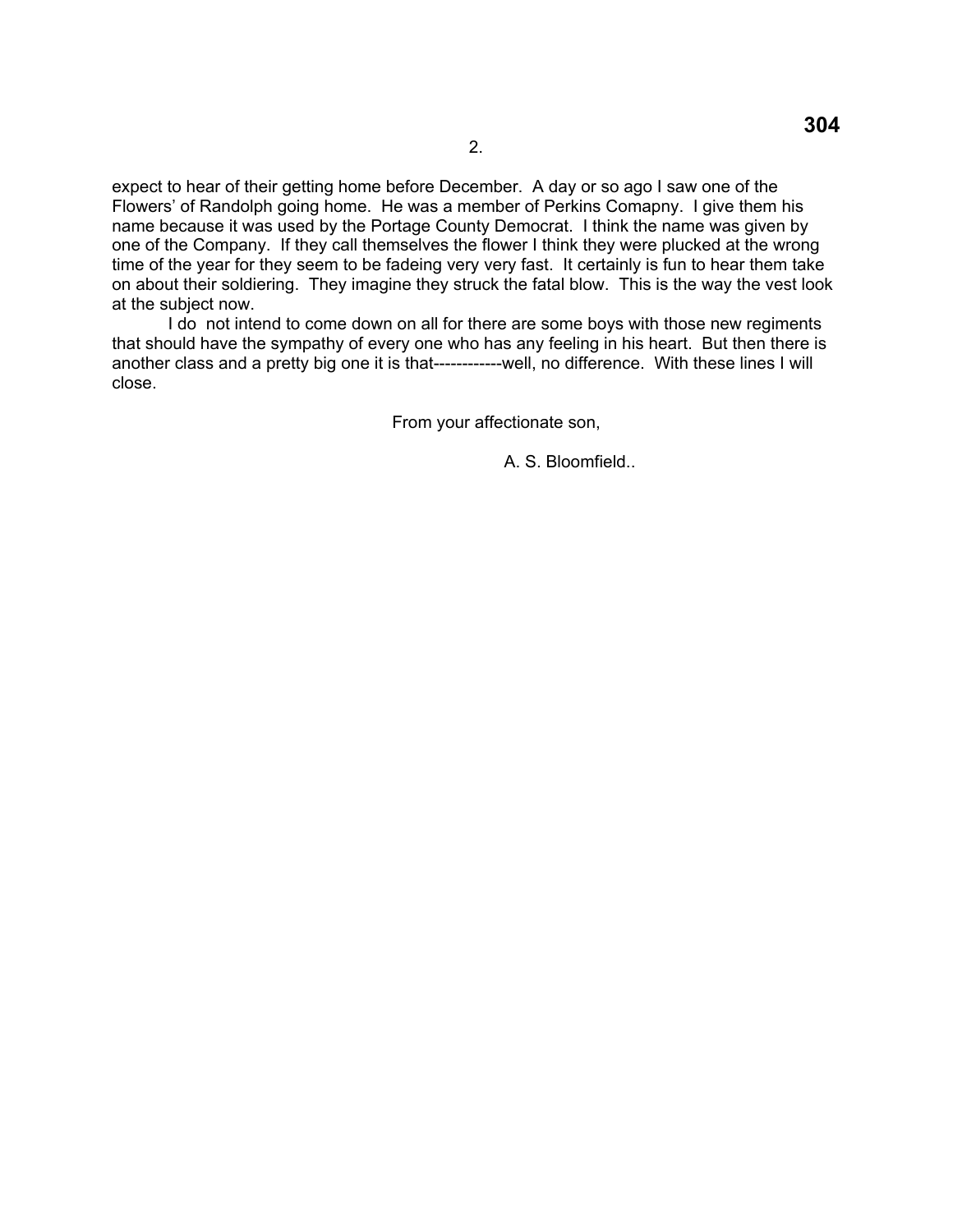#### FT. THOMAS, GALLATIN, TENNESSEE. May,  $28^{th}$ , 1865.

Respected Sister:-

 This afternoon finds me as comfortable as any one often is after eating a hearty meal of coffee, bread and boiled beef. I received yours of the 19<sup>th</sup>, this morning. We have received but little mail for the past week owing to high water washing away the railroad bridges. Trains commenced to run through yesterday. They go north with a full load. Mostly soldiers going home on furlough, some discharged. We hear no news of any importance concerning the discharge of the army yet there is no doubt that the men will get discharged as fast as their time expires. C.O. Lamphrey started home this morning on a furlough. I think he has a discharged furlough, as he has the consumption. He is much better than he was a month ago.

 L. B. Maxwell met with an accident a few days ago. He got the outer bone of the left arm broken near the wrist. It is not dangerous. He has also been promoted the  $2^{nd}$ . Lieutenant. This was done some time ago. I suppose you have heard it for the first I learned of it was one day when I picked up a Cleveland Herald. I suppose he will have to go to some other battery in the regiment. One of our 2<sup>nd</sup>. Lieutenants, Lieut. Grant, has been promoted. He also leaves. Other officers will be assigned to this battery.

 The health of the battery has been very good of late. Two of the boys have the smallpox. No one feels very bad about it for they want where it was after being warned about it. Last I heard from them they were getting along fine. the victims are Howard Tupper and Abe Pipher. There are 30 cases of smallpox here in the pest hospital,just out of town. You need not be alarmed about my getting it fo I do not calculate to expose myself.

 Well the grand review of the eastern and western armies has taken place at Washington. The war department, or some of the cabinet, are down on our old Billy, yet as near as I can calculate they have not made any thing off from the old man. Besides the war department has done him a great injustice and I have but little doubt but that some had already repented of their conduct if not, they will. The feeling in the western army is that Gen.W C. Sherman should rank next to Grant in the army of our country. Yet no one doubles that he is Grant's equal as a General, yet every one thinks that the Lieut. General is good and that it is best to let a man hold this office as long as he does nothing out of the way. There is a great risk to run in changing a good commander for another even if it is thought good might be the result.

Your brother,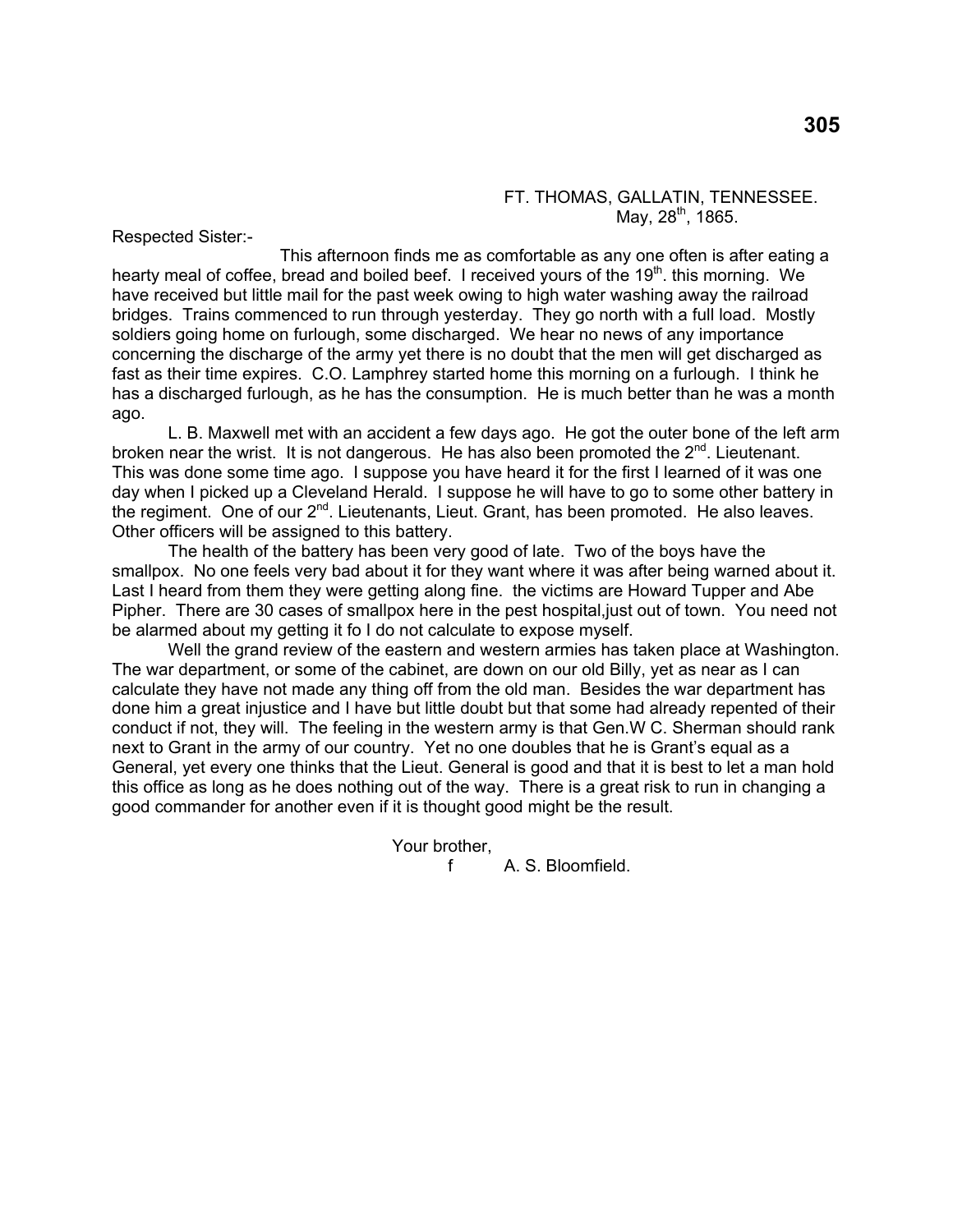### FT. THOMAS, GALLITAN, TENNESSEE. June  $4^{\text{th}}$ , 1865.

Dear Brother:-

 I propose to pen you a few lines after I have partaken of my dinner, which consisted of coffee and bread for a change. You know it is fashionable to have something good on Sunday. I have the best of health, but a man has to have a constitution like a saw mill to stand it such hot weather. We have one consolation,--we have nothing to do. We have quit drilling and we come on guard only once in six days. Thomas, if you could hear the noise in this shanty, you would think that it was the devil's own den. It is so warm no one can sleep or rest in one position, so every one is doing his best to keep his tongue running. The subject that receives the most attention is the discharge of the army. Every order in the papers concerning this receives particular attention, and and they are read from 15 to 20times. Then some ones takes the paper, reads it off one sentence at a time, giving it a thorough review and thus disposes of each clause separately. Yet, after we get done we know no more about when we are going to get out than we did a month ago. for the past week there has been but few discharged soldiers passed through here, and I have not seen the first regiment on its way home yet, and no prospects of the pay master, yet they say the  $4<sup>th</sup>$  A C are getting their pay at Nashville. I suppose from what I see in the Cleveland papers they must expect some of the soldiers there soon. They say veterans when they speak of them, yet I suppose they would call the O N G veterans if they had crossed the Ohio River, or been off some where to put down so some miner insurrection. ha!---ha!---ha!. It took three companies, I believe a half dozen of Pap Sherman's bummers would have done the whole job in half the time without even a corporal to command. I am think their funds will be exhausted and all of the goodx things eat up at Cleveland. They will find that it is not a very funny thing to feed an army of the size of the one that will be mustered out here. Our smallpox boys are getting along fine, according the last reports. L. B. Maxwell has gone to join Battery F. Lieut. Grant has been assigned to Battery G.B.K.Davis is our  $1<sup>st</sup>$ . Lieut. He was a private in the battery once I think promotions are played out in the volunteer army.

With my respects, I remain.

Your brother,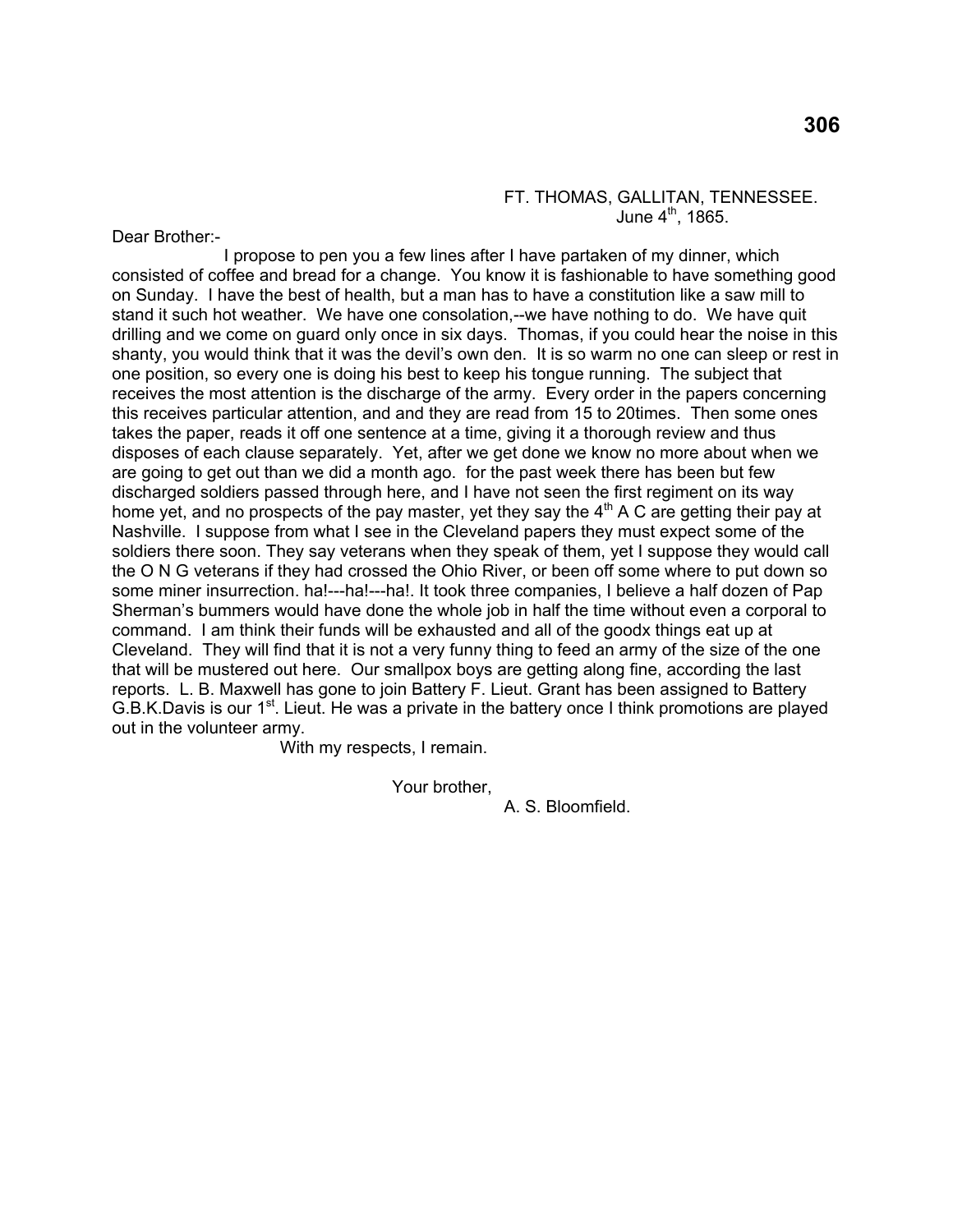## FT. THOMAS, GALLATIN, TENNESSEE. June,  $11^{th}$ , 1865

Dear Sister:-

 This day finds me as usual, laboring under the terribel disease of laziness. I tis said to be contagious among soldiers. I received your letter a few days ago and am sorry to hear that the prospects for fruit are discouraging this year for I had faint hopes of getting home in time to partake of some. I should think the times were reviving in that neighborhood if you have church once in two weeks, or rather twice once in two weeks., I presume the dances are not quite so entertaining as they were once. Well, better times are coming. I\* wish some of the soldiers were at home to go with that party to the lakes. I have no doubt but what they will have a good time if it don't rain like it did one time several years ago when a party went to the leaks. Last Thursday the first regiment that I have heard of leaving left for home. They were 1862 men. Since then they have been passing at the rate of two thousand per day. Six thousand have been discharged from the  $4<sup>th</sup>$ . A C. The remainder have been reorganized and number eleven thousand. it is reported that they are to go to Texas or some where else in that direction the men are very much dissatisfied from all accounts. Some feat mutiny. I am sorry that such men as they should receive ill treatment after suffering what they have. I cannot butt think they will get home yet. I have heard of but one battery being discharged and I am not certain that they are. It was the  $20<sup>th</sup>$  Ohio, a dutch battery made up at Cleveland Ohio I don't think they ever fired a shot at the Johnies and I know they have been a disgrace to Ohio. I do not ask any news paper correspondent or non combatant to confirm this but I ca get the proof in the army of the Cumberland where they have been since 1862. I hear of some of the Eastern artillery being discharged. There was a heavy firing in this town a few night ago. A number of building were consumed and it is believed that the whole place would have burned had it not been for the soldiers. Some think it was set on fire by the soldiers. There was a big fire in Nashville a few nights ago destroying a large amount of government stores. It was the Taylor Depot. Everything is quiet in camp at present. Those who have not gone to the meeting are asleep. Nothing more at present so I shall close,

From your brother,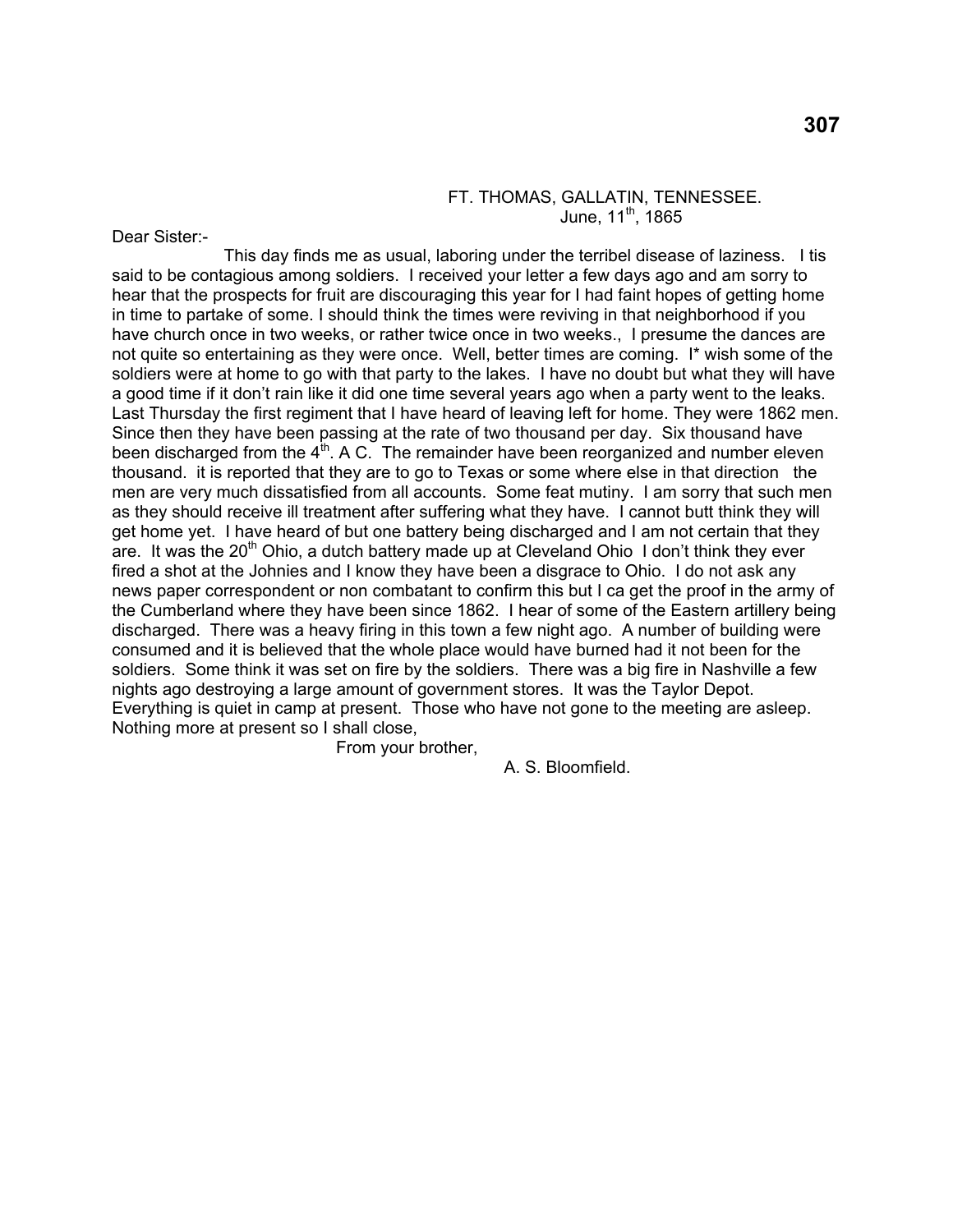### FT. THOMAS, GALLITAN, TENNESSEE. June,  $18^{th}$ , 1865.

Dear Brother:-

 I have no particular news to communicate to you yet according to my regular habit that I formed of writing to some of folks each week, for this reason more than any other, I write. There is nothing like a regular habit. No one can gain confidence or succeed i business if they are deficient in this . I suppose your first question would be were you to meet me today, when are you coming home? This is the very thing that is most talked of in camp as well in the north. The only thing I can say is that our time is eighteen days nearer out than it was on the first of this month. We have not received any orders to send our sixty two men yet. I have no doubt they will go before we. About all of the '62 men have gone from all commands south of this. And some of the one year regiments I can only say that I consider every thing working favorably but very slow. A part of the  $4<sup>th</sup>$  A C have left Nashville, i mean the Veteran organization. The town is full of paroled Johnies. They are very submissive and all confirm that they were badly beaten at their won game, that the war is over and they are glad of it. Some say that they are ready to join the United States Forces at ane futue time if ever a wars breaks out between the United States and any other power. The soldiers converse very freely with them about the war, an dare more apt to agree that we are when we discu s the question with the citizens. The rebel soldiers say thy think more of the United State soldiers than they do of the skulking rascals who never joined any army. And then on the other hand we will show a rebel private more sympathy than we do the citizens. They are not half as rebellious as they. there was one whole brigade of rebel soldiers raised in this county. It has been very warm here during the past week with frequent showers. some of the boys say that the thernometer stood at 110 yesterday. The latest of the wheat is being cut now. Blackberries are ripe.

 We drill a little once in a while. Three of our boys have been detailed as clerks at head quarters at Nashville. There has also been a detail sent out the past week on a government survey. Also two for overseers on the government farm here. It is tilled by contrabands. They have several hundred acres of corn out this year. No more at present.

From your brother,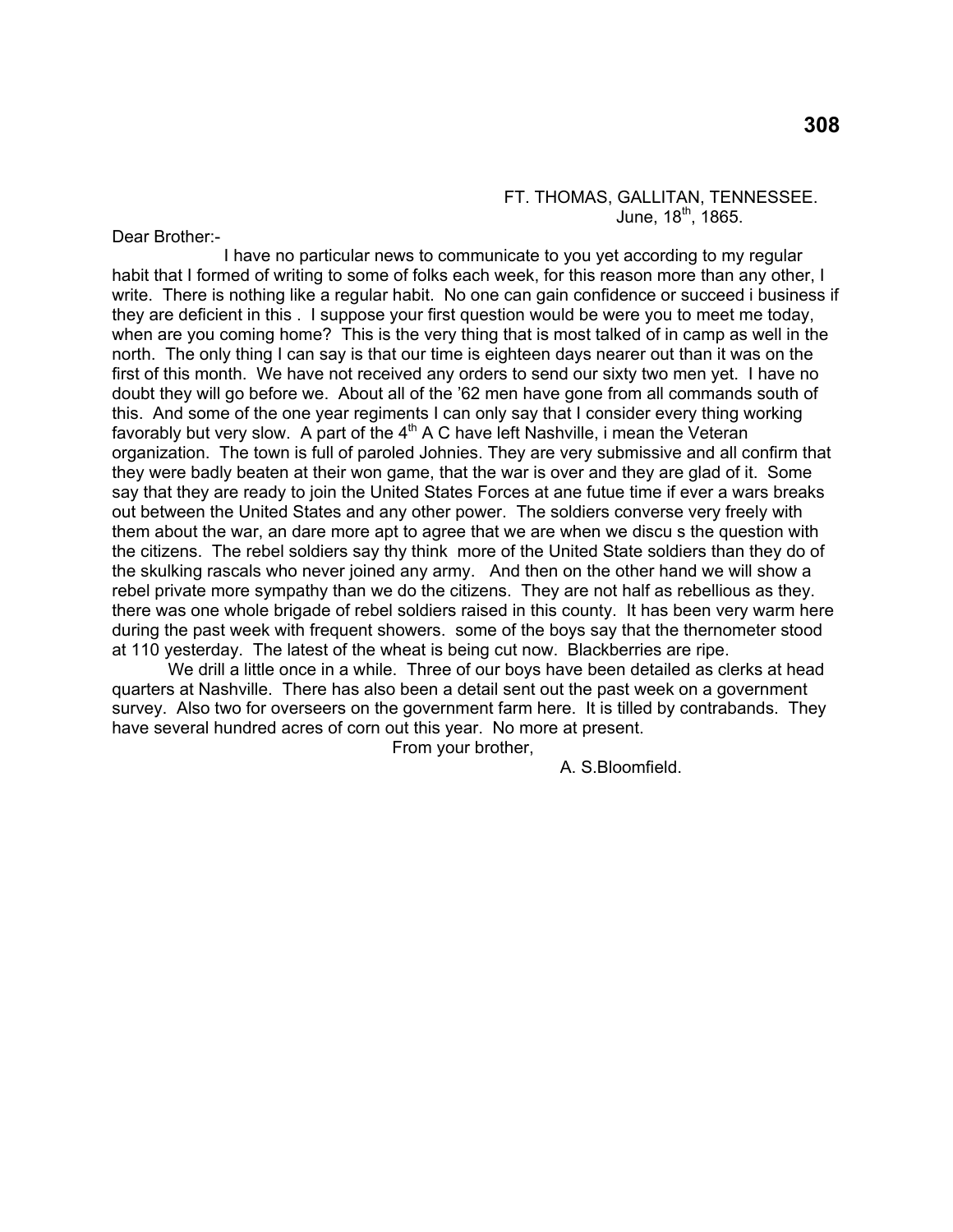### FT. THOMAS, GALLATIN, TENNESSEE. June, 25- 1865.

Dear Mother:-

 I received your welcome letter a few days ago and was glad to hear that all were well at home. I also received one from Thomas last Monday. The same day that I got yours I rec'd one from Celestine. I suppose Lewis will tell all of the news that is to be told from this post of the world. We are doing all the guard duty at this post at present. It brings us on every other day, yet for all of that is comparatively no labor. In a few days this duty will fall to the 110<sup>th</sup>, US C. They arrived today and are drawing their arms.

 I am enjoying good health at present. I have given up all hopes of getting home without your knowing any ting about it. IT has been written to our battery by more than a hundred persons that they were looking for Battery A in a few days.

 I can tell you what I have seen and that is all I know about the mustering out of the artillery of this department. there have six or eight batteries passed here going home. Some of them were veterans. That is a good sign. Besides this that I have seen there is no use of telling you of the reports. They are very easy started, and thousand ears ready to catch them, and thousand of tongues to confound them, yet I can say with great confidence that the prospects are very good for going back to God's land soon, but I will advise you not to look for me until you see me coming. I knew that L. Reed was in the army some time ago but have not heard of his misfortune. Cripples will now be a very common sight in all parts of the U.S.

 Tell Thomas to get one of the horses will broke to that new buggy and I shall they and relive him for a while. The greater portion of the boys who are not on duty today are out blackberrying. Some have gone to church.

 It is with great effort that I have written as much as I have, so I shall close hoping that my situation may soon be changed.

I remain your affectionate son,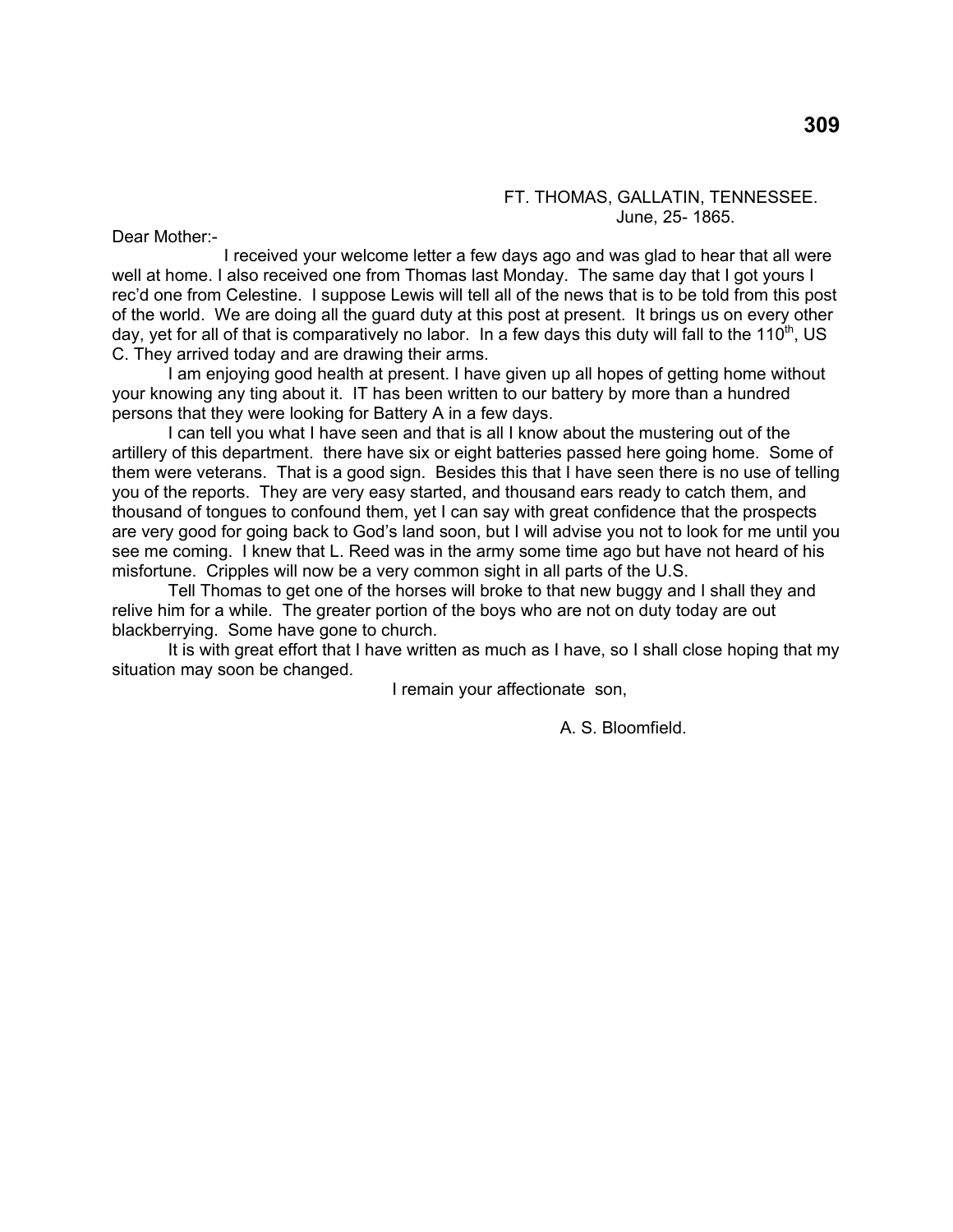### FT. THOMAS, GALLITAN, TENNESSEE. July,  $2^{nd}$ , 1865.

Dear Sister:-

 I have taken my post on a three legged stool for the purpose of penning you a few lines again. I am enjoying the best of health at present. I should have liked very much to have gotten home in time to partake of some of those early cherries but the time is past now so what is the use of talking. I am certain we are enjoying one thing that you cannot, to such a great extent as we. That is blackberries. They are very plentiful here. Four or five or our detachments go out each day and get from 20 to 30 qts. I never saw them more plentiful except in 1862 when we marched across Alabama. There was a circus in this town last week. It only caused a little excitement among the negroes.

The 11<sup>th</sup>. Minn. have gone home mustered out of service. the 110 U S C have come here for duty. The cits. are considerably worked up about it. They do guard duty the best of any soldiers I ever saw on duty. They are regulars for sure. No Tennessians can run over the. I think some are convinced of it now for three of them tried it yesterday, two got badly bayonetted and the third was put in the guard house.

 For the pat thirty days soldiers have passed here at the rate of two thousand per day, all going home discharged or to be as soon as they get to their states. Now I suppose you want to know what I know about the light artillery. I have been told that thee are forty seven batteries of light artillery in this department, all of which are to be discharged as soon as it is possible to do so. fifteen have already passed and I expect four or five more to pass today. Battery E  $1^{st}$ . O L A passed last Friday. I saw Hy Britton and Milt Whetstone. John Fox was along but I did not see him. They said they were going to report at Camp Dennison, Ohio This was at the first of our regiment to leave this department. I am not able to give you the slightest information as to when we will get our orders. From what I can learn we will report at Camp Cleveland. This exhausts my store of knowledge on this subject, so I shall close hoping always for the best. From your brother,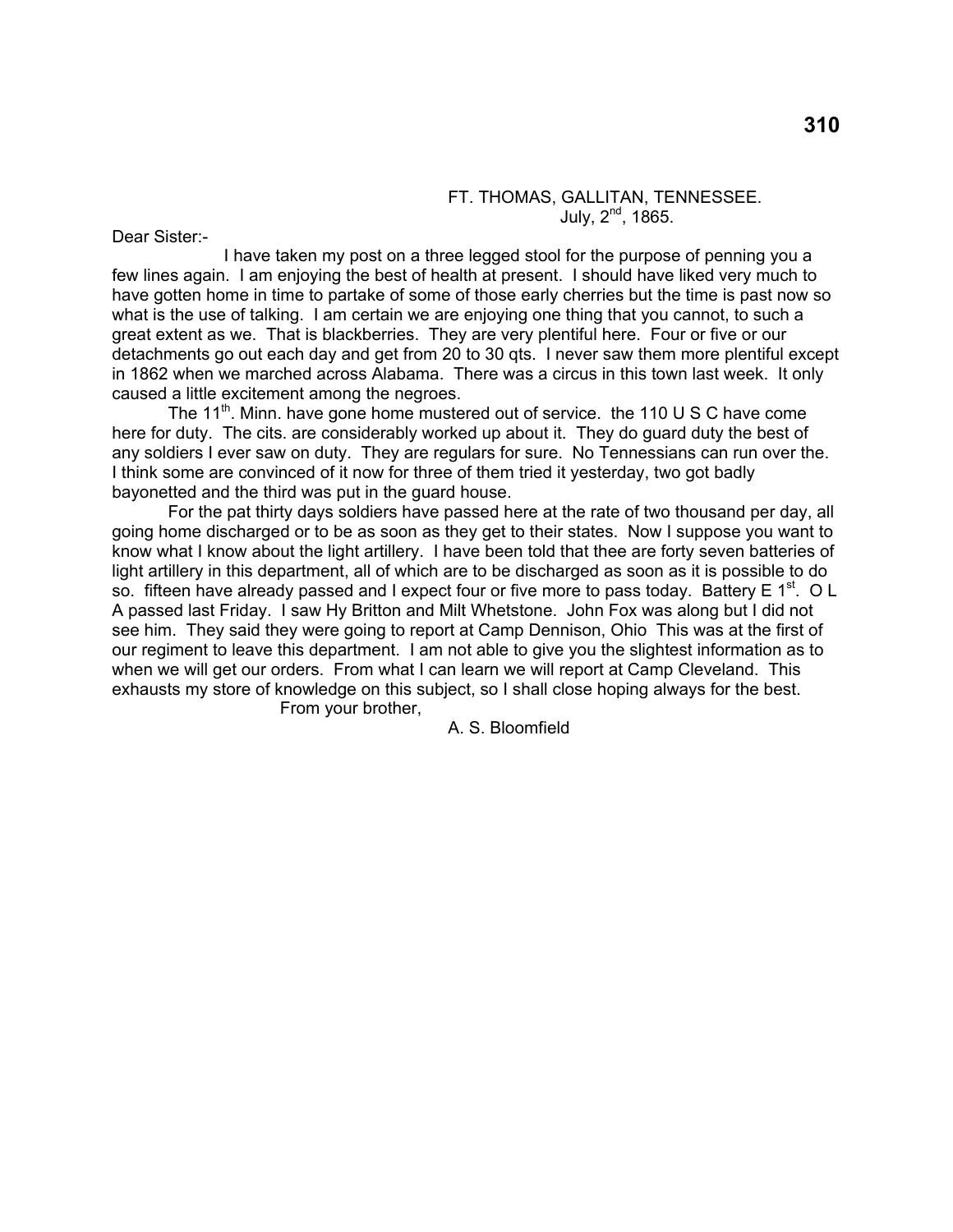## FT. THOMAS, GALLITAN, TENNESSEE. July,  $9^{\text{th}}$ , 1865

Dear Brother:-

This afternoon finds me seated to write to you but I find it just as it has been for some time pat, no news. The past week has been extremely warm. On the  $4<sup>th</sup>$ , the thernometer was 111 in the shade as Nashville. The  $5<sup>th</sup>$  it was hotter still. I heard it was 129 in this place. I think the thernometer must have hung in a favorable position, but I do not know s it was impossible as I know the thernometer stood at 94 just after sun up on the morning of the  $5<sup>th</sup>$ . It is getting extremely dry, The corn crop will not amount to much here without rain very soon. But there is prospects for rain as large clouds are rising accompanies by thunder. I hear that the 104<sup>th</sup>. O V I have arrived at home. I suppose they are having a fine time. As for Battery A coming home I see no more prospects of going now than I did three or four weeks ago. I presume you are busy harvesting at this time. You need not expect any help from me but I am in hopes that some of the soldiers will get home in time to help the farmers with their work.

I have not heard a work from home since the fourth so I don't know anything of the doings of that day in Portage county.

I say Battery K of our regiment pass a few days ago on their road to Ohio. So there only remains one more of our Batteries in this department, that is Battery M. Battery I was consolidated with Battery M. Battery G. is with the  $4<sup>th</sup>$  A C yet. I believe Battery F is down here yet. I shall close hoping to hear from some one soon. With respect I remain,

Your brother,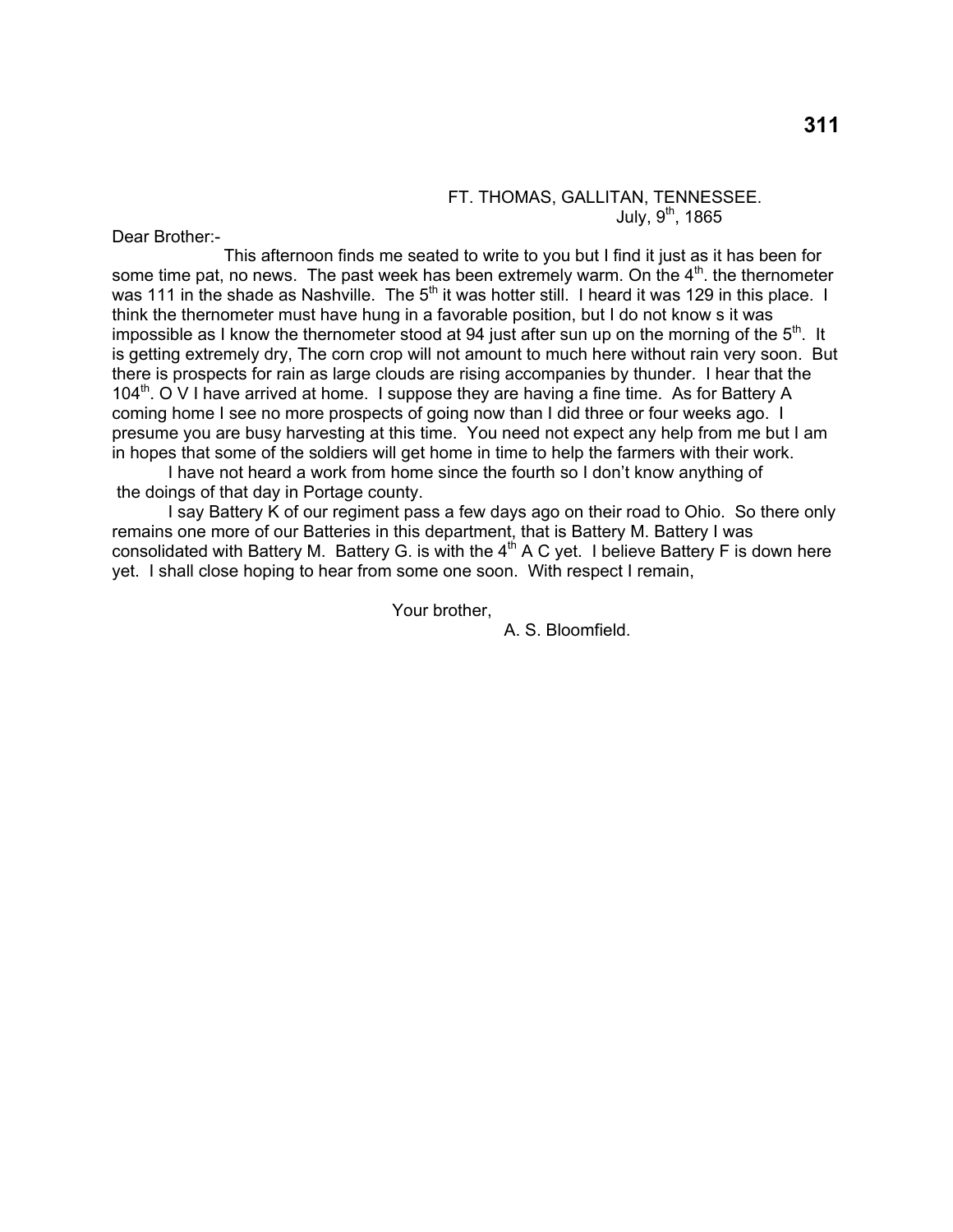# FT. THOMAS. GALLITAN. TENNESSEE.

# July,  $16^{th}$ , 1865

Dear Sister:-

 I am obliged according to my custom to write home again. I have long been waiting for the time to come that I could say that I would be home before the next seven days would pass. Well I have no particular news. Every train that goes north is crowded with discharged soldiers, or soldiers going to their respective states to be discharged. So I suppose there are many glad hearts in the northern sates. I heard a few days ago that battery D was in Cleveland on the  $9<sup>th</sup>$ . So I suppose they are home discharged before this time.

 Battery B of this regiment passed here last night on their road to Camp Cleveland. The only ting that troubles me this coming week is that I have to cook for our detachment. It rained the most of last a night and all of today. The past week has been cool to what it was the fore part of the month. I am looking for Lewis back. News being scarce, I shall close.

Your affectionate brother.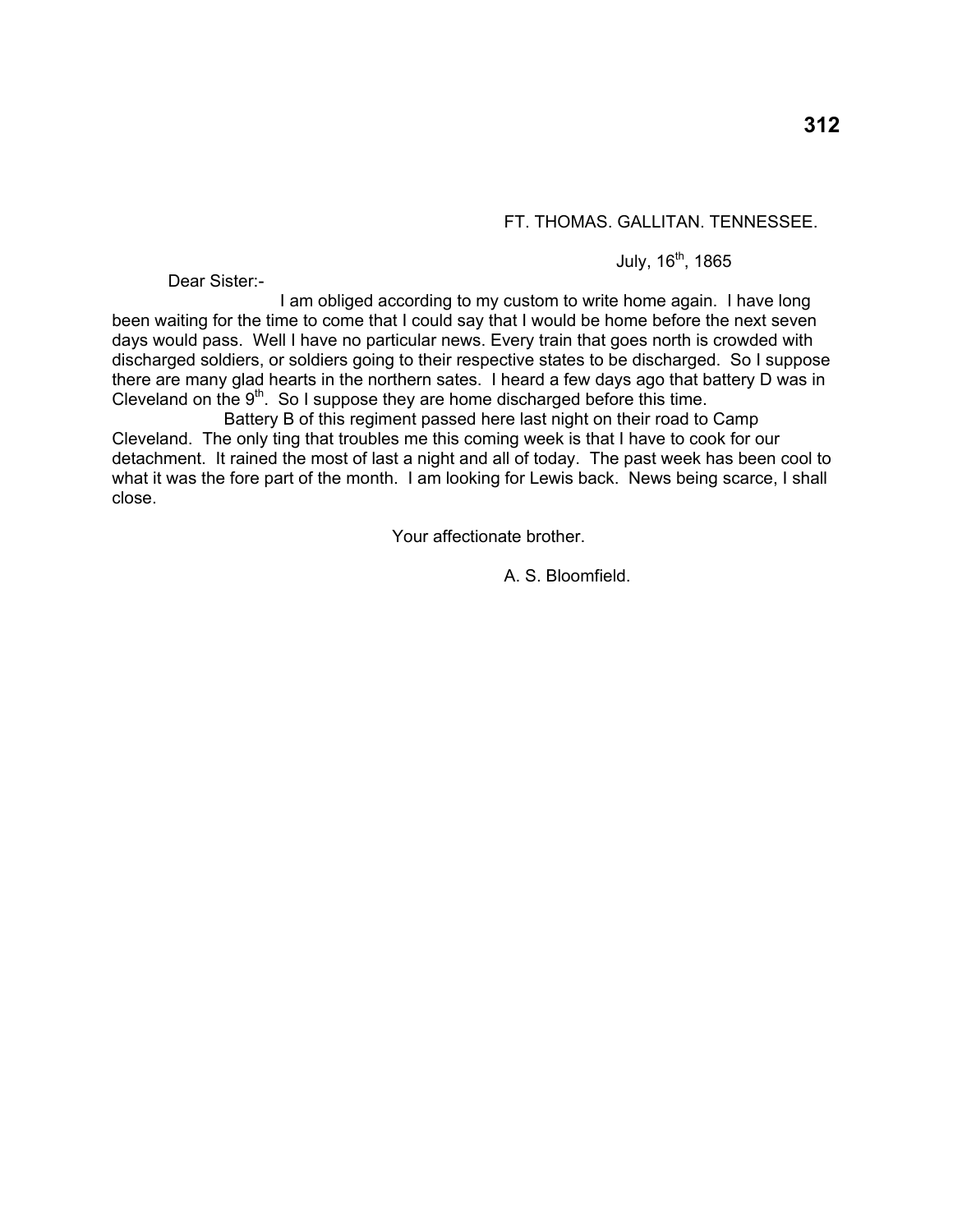Battery A received the order the report at Camp Cleveland Ohio to be mustered out on the 13th. of July. Captain Scovill immediately began work of turning over the government property preparatory to leaving.

The Battery took the cars on the evening of the 23<sup>rd</sup>, reaching Louisville the next morning and by river, Cincinnati the next, and by rail reaching Cleveland, Ohio, on the evening of the same day. At the depot the Battery was welcomed by a band of music and invited to partake of a bountiful supper already waiting on the tables in the great Union Dept.

 The depot was occupied until morning when the company was marched to Camp Cleveland where it was mustered out of the United States Service the 31<sup>st</sup>. day of July, 1865.

The above and the following page are from the history of Battery A, written by H. M. Davidson.